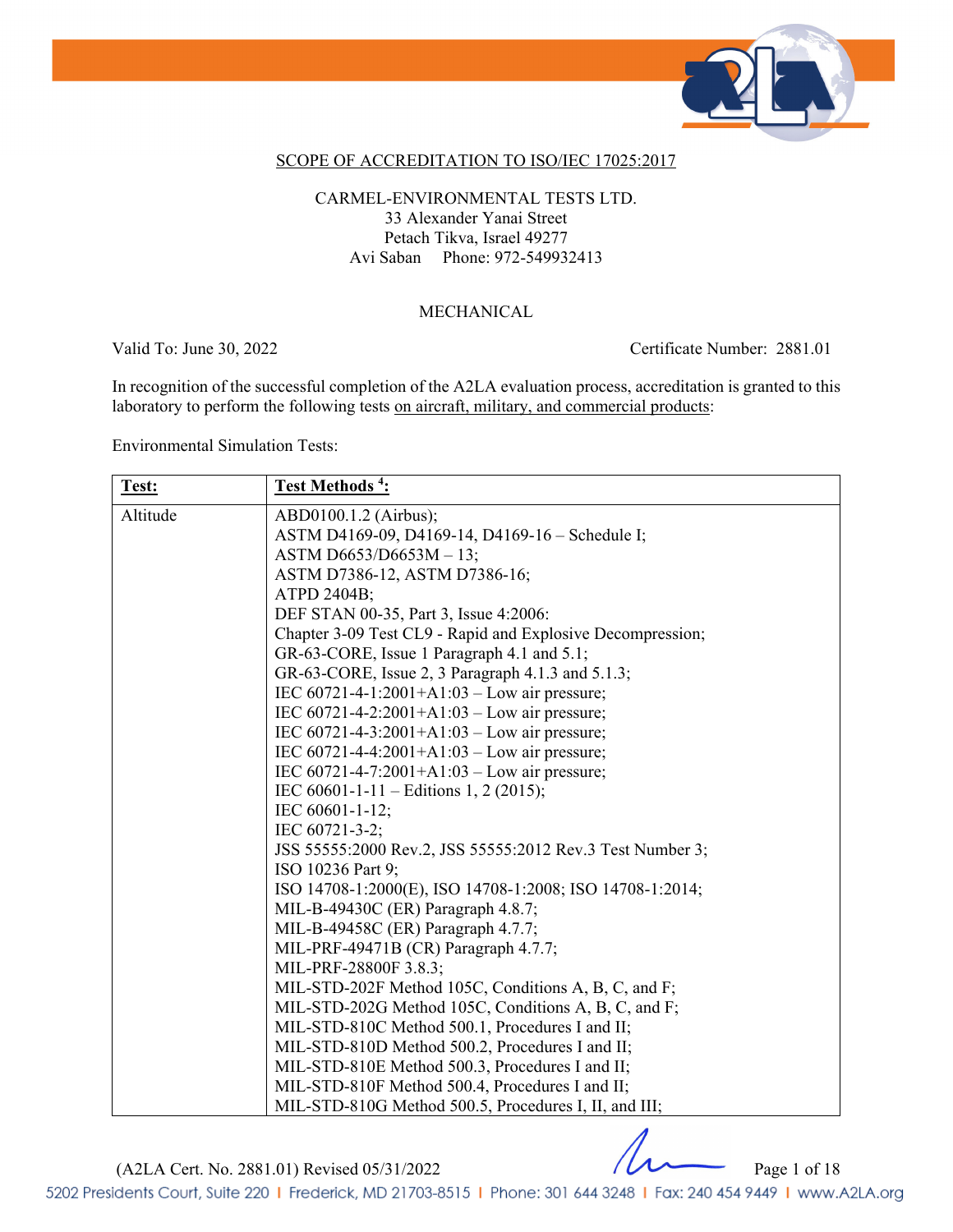| Test:                 | Test Methods <sup>4</sup> :                                                   |
|-----------------------|-------------------------------------------------------------------------------|
| Altitude              | MIL-STD-810G (Change1) Method 500.6 Procedures I, II, and III;                |
| (cont.)               | MIL-STD-810H Method 500.6 Procedures I, II, and III;                          |
|                       | SAE J1455;                                                                    |
|                       | RTCA DO-160D, E, F, G Section 4, Paragraph 4.6.1,                             |
|                       | Category Ax, Bx, Cx, Dx, Ex, Fx;                                              |
|                       | UN Transport of Dangerous Goods, Test T.1                                     |
| Temperature /         | DEF STAN 00-35, Part 3, Issue 4:2006:                                         |
| Altitude              | Chapter 3-11 Test CL11 - High Temperature - Low Pressure,                     |
|                       | Chapter 3-12 Test CL12 - Low Temperature - Low Pressure Test,                 |
|                       | Chapter 3-13 Test CL13 - Low Temperature - Low Pressure - High Humidity;      |
|                       | MIL-STD-810C Method 504.1, Procedure I;                                       |
|                       | MIL-STD-810D Method 520.0, Procedure I;                                       |
|                       | MIL-STD-810E Method 520.1, Procedure I;                                       |
|                       | MIL-STD-810F Method 520.2, Procedure I;                                       |
|                       | MIL-STD-810G Method 520.3, Procedure I;                                       |
|                       | MIL-STD-810G (Change 1) Method 520.4, Procedure I;                            |
|                       | MIL-STD-810H Method 520.5 Procedure I;                                        |
|                       | RTCA DO-160D, E, G Section 4;                                                 |
|                       | IEC 60601-1-11 – Editions 1, 2 (2015);                                        |
|                       | IEC 60601-1-12                                                                |
| <b>Bench Handling</b> | ATPD 2404B;                                                                   |
|                       | MIL-STD-810C Method 516.2, Procedure V;                                       |
|                       | MIL-STD-810D Method 516.3, Procedure VI;                                      |
|                       | MIL-STD-810E Method 516.4, Procedure VI;                                      |
|                       | MIL-STD-810F Method 516.5, Procedure VI;                                      |
|                       | MIL-STD-810G Method 516.6, Procedure VI;                                      |
|                       | MIL-STD-810G (Change 1) Method 516.7, Procedure VI;                           |
|                       | MIL-STD-810H Method 516.8, Procedure VI;                                      |
|                       | MIL-PRF-28800F 3.8.5.3                                                        |
| Bounce                | ASTM D4169-09, D4169-14, D4169-16 - Schedule F;                               |
| (Loose Cargo          | ASTM D999-96, D999-01, D999-07, D999-08 (2015);                               |
| Vibration)            | IEC 68-2-55, IEC 60068-2-55, Test Ee;                                         |
|                       | ISTA 1A-2014, ISTA 2A-2011, ISTA 3A-2008, ISTA 1B-2011, ISTA 2B-2011;         |
|                       | ISO 9022-3:2015;<br>JSS 55555:2000 Rev.2, JSS 55555:2012 Rev.3 Test Number 4; |
|                       | MIL-STD-810C Method 514.2, Procedure IX Part 2, X, and XI;                    |
|                       | MIL-STD-810D Method 514.3, Category 3, Procedure II;                          |
|                       | MIL-STD-810E Method 514.4, Category 3, Procedure III;                         |
|                       | MIL-STD-810F Method 514.5, Category 5, Procedure II;                          |
|                       | MIL-STD-810G Method 514.6, Category 5, Procedure II;                          |
|                       | MIL-STD-810G (Change 1) Method 514.7, Category 5, Procedure II;               |
|                       | MIL-STD-810H Method 514.8 Category 5, Procedure II;                           |
|                       | MIL-PRF-28800F 3.8.4.3;                                                       |
|                       | MIL-STD-331B                                                                  |

(A2LA Cert. No. 2881.01) Revised 05/31/2022 Page 2 of 18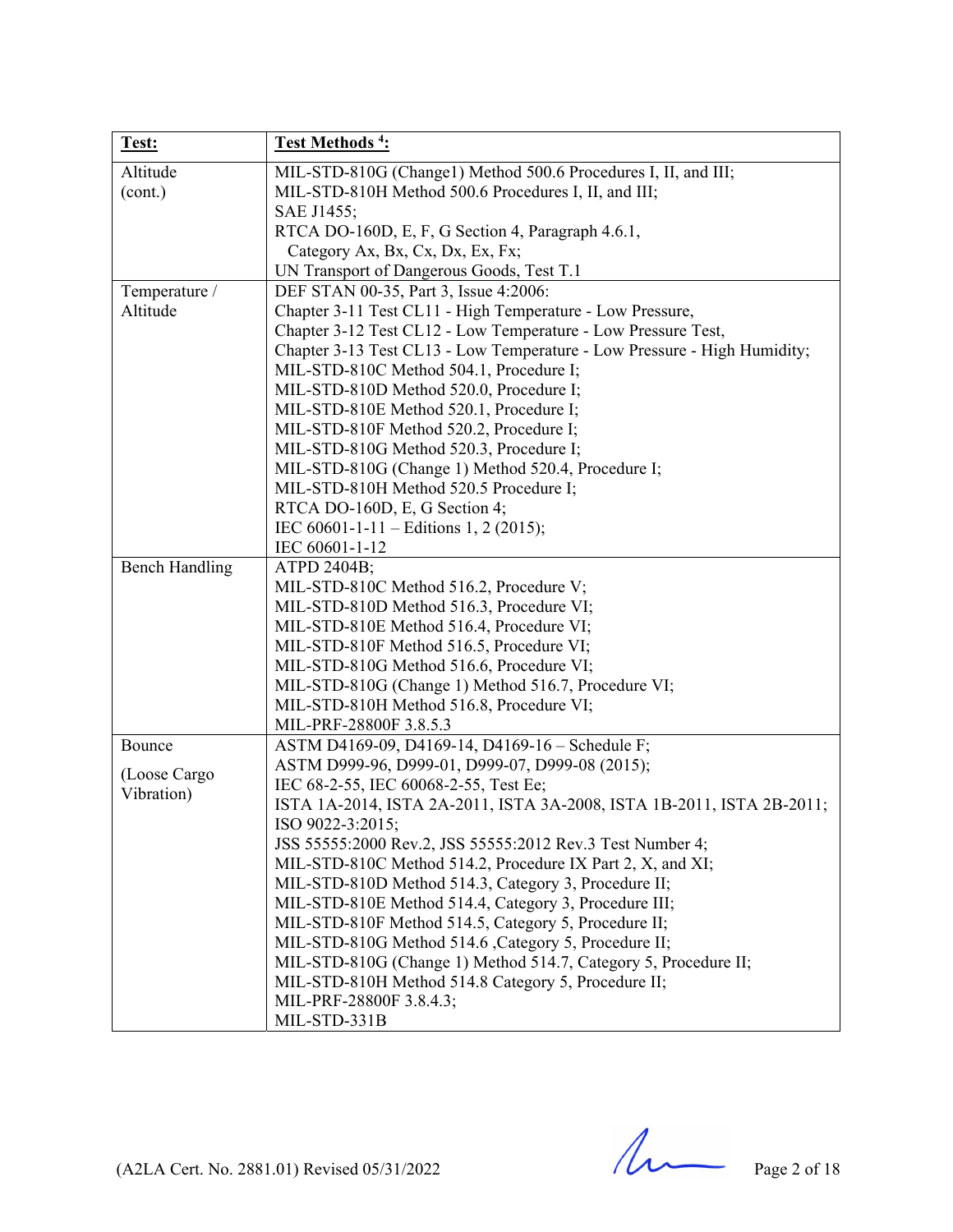| Test:         | Test Methods <sup>4</sup> :                                     |
|---------------|-----------------------------------------------------------------|
| Compression,  | ASTM D4169-09, D4169-14, D4169-16 - Schedule C;                 |
| Stacking      | ASTM D642-00, D642-15;                                          |
|               | ASTM D7386-12, ASTM D7386-16;                                   |
|               | ISTA 2A-2008, 2A-2011, ISTA 2B-2011;                            |
|               | ISO 2234 (2000);                                                |
|               | IEC $60601-1$ – Push Test                                       |
| Drop & Topple | DEF STAN 00-35, Part 3, Issue 4:2006;                           |
|               | ETSI EN 300 019-2-77:2003-04;                                   |
|               | IEC 68-2-31, IEC 60068-2-31, Test Ec;                           |
|               | IEC 68-2-31, IEC 60068-2-31 amm-1982: Test Ec;                  |
|               | IEC 60721-4-7:2001+A1:03 – Drop and Topple;                     |
|               | IEC $60721 - 4 - 2:2001 + A1:03 - Drop$ and Topple;             |
|               | ISTA 2A-2011;                                                   |
|               | JSS 55555:2000 Rev. 2, JSS 55555:2012 Rev.3 Test Number 26;     |
|               | QM-333 Paragraph 13.0, Categories A, B, C, D;                   |
|               | ISO 9022-3:2015                                                 |
| Drop Test     | ASTM D5276, ASTM D5276-98 (2017), ASTM D5276-19, ASTM D7386-12; |
|               | ASTM D6179-07 (2014);                                           |
|               | ASTM D4169-09, D4169-14, D4169-16 - Schedule A;                 |
|               | ASTM D7386-12, ASTM D7386-16;                                   |
|               | ASTM D5487-16;                                                  |
|               | EN 50130 Section 21 Free Fall (Operational);                    |
|               | EN 50130:1999 Section 21 Free Fall (Operational);               |
|               | EN 1789:2007+A2;                                                |
|               | GR-63-CORE, Paragraph 5.3.1, Category A & B;                    |
|               | GR-63-CORE, Paragraph 5.3.2;                                    |
|               | GS 95024-3-1:2019-08 (BMW);                                     |
|               | IEC 68-2-32, IEC 60068-2-32: Test Ed, Free Fall;                |
|               | IEC 60601-1-11 – Editions 1, 2 (2015);                          |
|               | IEC 60721-3-2;                                                  |
|               | IEC 61131-2 (Edition 3);                                        |
|               | IEC 60601-1:2005;                                               |
|               | MIL-B-49430C (ER), Paragraph 4.8.3;                             |
|               | MIL-PRF-28800F 3.8.5.2;                                         |
|               | MIL-PRF-49471B (CR), Paragraph 3.10;                            |
|               | MIL-STD-810C Method 516.2 Procedure II;                         |
|               | MIL-STD-810D Method 516.3 Procedures III and IV;                |
|               | MIL-STD-810E Method 516.4 Procedures III and IV;                |
|               | MIL-STD-810F Method 516.5 Procedure IV;                         |
|               | MIL-STD-810G Method 516.6 Procedure IV;                         |
|               | MIL-STD-810G (Change 1) Method 516.7 Procedure IV;              |
|               | MIL-STD-810H Method 516.8 Procedure IV;                         |
|               | MIL-STD-1344A Method 2015;                                      |
|               | MIL-STD-331B;                                                   |
|               | ISO 10651-3 Lung Ventilators Medical Use Part 3                 |
|               | Section 4: Protection against mechanical hazards;               |
|               | BMW Group GS95003-1;                                            |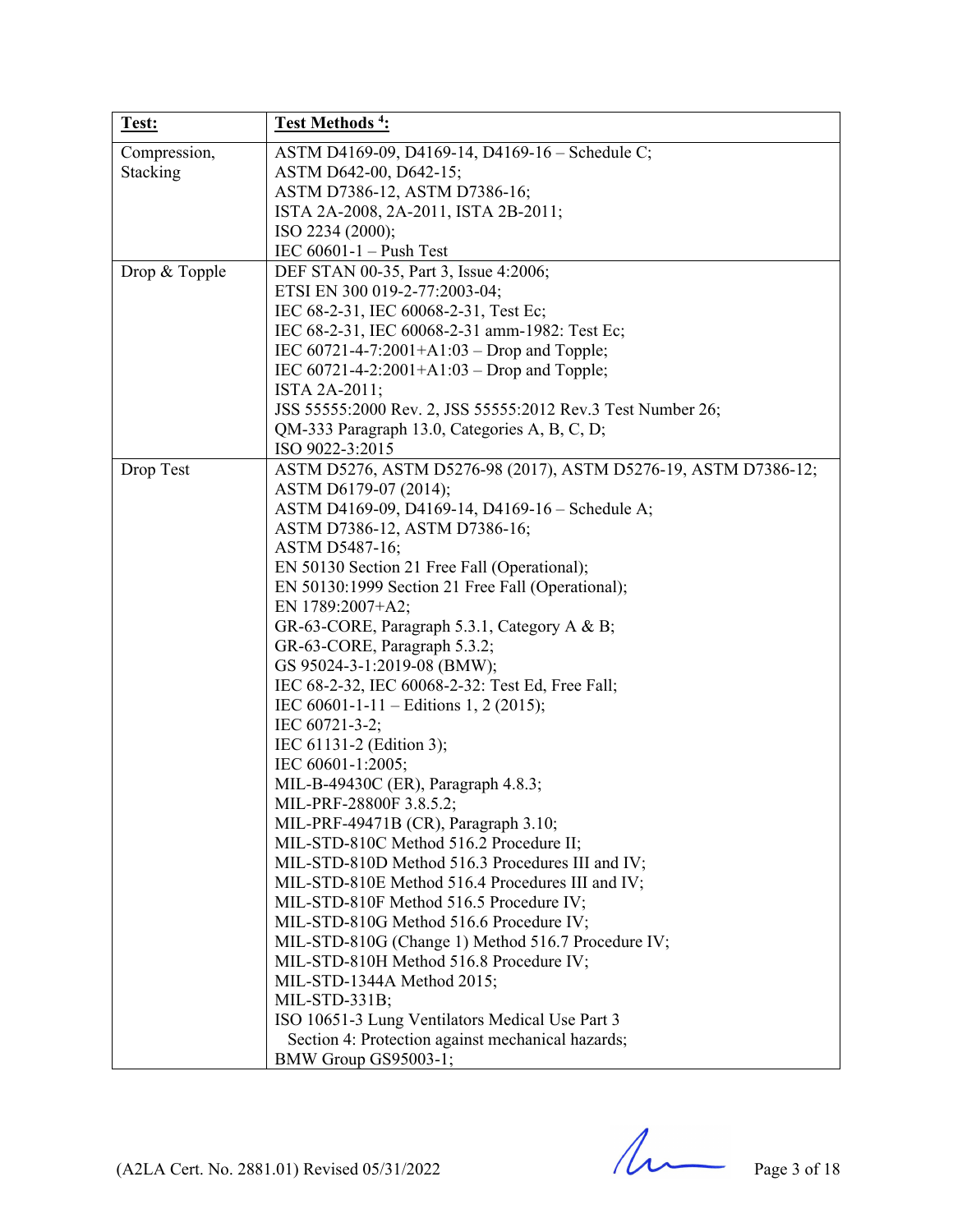| 444                |                                                                        |
|--------------------|------------------------------------------------------------------------|
| Test:              | <u>Test Methods<sup>4</sup>:</u>                                       |
| Drop Test          | BS EN 50130-5:1999 Alarm Systems Part 5: Environmental Test Methods;   |
| (cont.)            | DEF STAN 00-35, Part 3, Issue 4:2006;                                  |
|                    | ISTA 1A-2014, ISTA 2A-2011, ISTA 3A-2008, ISTA 1B-2011, ISTA 2B-2011,  |
|                    | ISTA 1G-2014, ISTA 1C;                                                 |
|                    | MIL-STD-648D;                                                          |
|                    | IS 10236 Part 15;                                                      |
|                    | ISO 14708-1:2000(E), ISO 14708-1:2008, ISO 14708-1:2014;               |
|                    | ISO 9022-3:2015;                                                       |
|                    | ISO 4180-2:2009;                                                       |
|                    | ISO 11608-1-2015;                                                      |
|                    | ISO 16750-3;                                                           |
|                    | <b>SAE J1455</b>                                                       |
| Fire, Flammability | ABD0100.1.2 (Airbus);                                                  |
|                    | RTCA/DO-160E, F, G, Section 26;                                        |
|                    | UL-94                                                                  |
| Immersion          | ABD0100.1.2 (Airbus);                                                  |
|                    | ATPD 2404B;                                                            |
|                    | DEF STAN 00-35, Part 3, Issue 4:2006;                                  |
|                    | GS 95024-3-1:2019-08 (BMW);                                            |
|                    | IEC 60529, Temporary Immersion IPx7, IPx8;                             |
|                    | IEC 60529-2001 COR 1 2003, Temporary Immersion IPx7 Paragraph 14.2.7;  |
|                    | IEC 60529-2001 COR 1 2003, Continuous Immersion IPx8 Paragraph 14.2.8; |
|                    | ISO 20653 Degrees of protection (IP-Code);                             |
|                    | ISO 20653: 2006 Degrees of protection (IP-Code), IPx7, IPx8;           |
|                    | JSS 55555:2000 Rev. 2, JSS 55555:2012 Rev.3 Test Number 19;            |
|                    | MIL-DLT-62547C(AT);                                                    |
|                    | MIL-STD-810C Method 512.1, Procedure I and IV;                         |
|                    | MIL-STD-810D Method 512.2, Procedure I;                                |
|                    | MIL-STD-810E Method 512.3, Procedure I;                                |
|                    | MIL-STD-810F Method 512.4, Procedure I;                                |
|                    | MIL-STD-810G Method 512.6, Procedure I;                                |
|                    | MIL-STD-810G (Change 1) Method 512.6, Procedure I;                     |
|                    | MIL-STD-810H Method 512.6, Procedure I;                                |
|                    | <b>SAE J1455</b>                                                       |
| Mechanical Shock   | ABD0100.1.2 (Airbus);                                                  |
|                    | ASTM D4169-09, D4169-14;                                               |
|                    | ASTM D4169-16 Schedule J- Concentrated Impact (Test Method D6344);     |
|                    | ASTM D6344-04 (2017);                                                  |
|                    | ASTM D880-92 (2015) (Side Impact);                                     |
|                    | ISO 2244 (Horizontal impact by means of pendulum test);                |
|                    | ATPD 2404B;                                                            |
|                    | BMW Group GS95003-1;                                                   |
|                    | BS EN 50130-5:1999 Alarm Systems Part 5: Environmental Test Methods;   |
|                    | EN 1789:2007+A2;                                                       |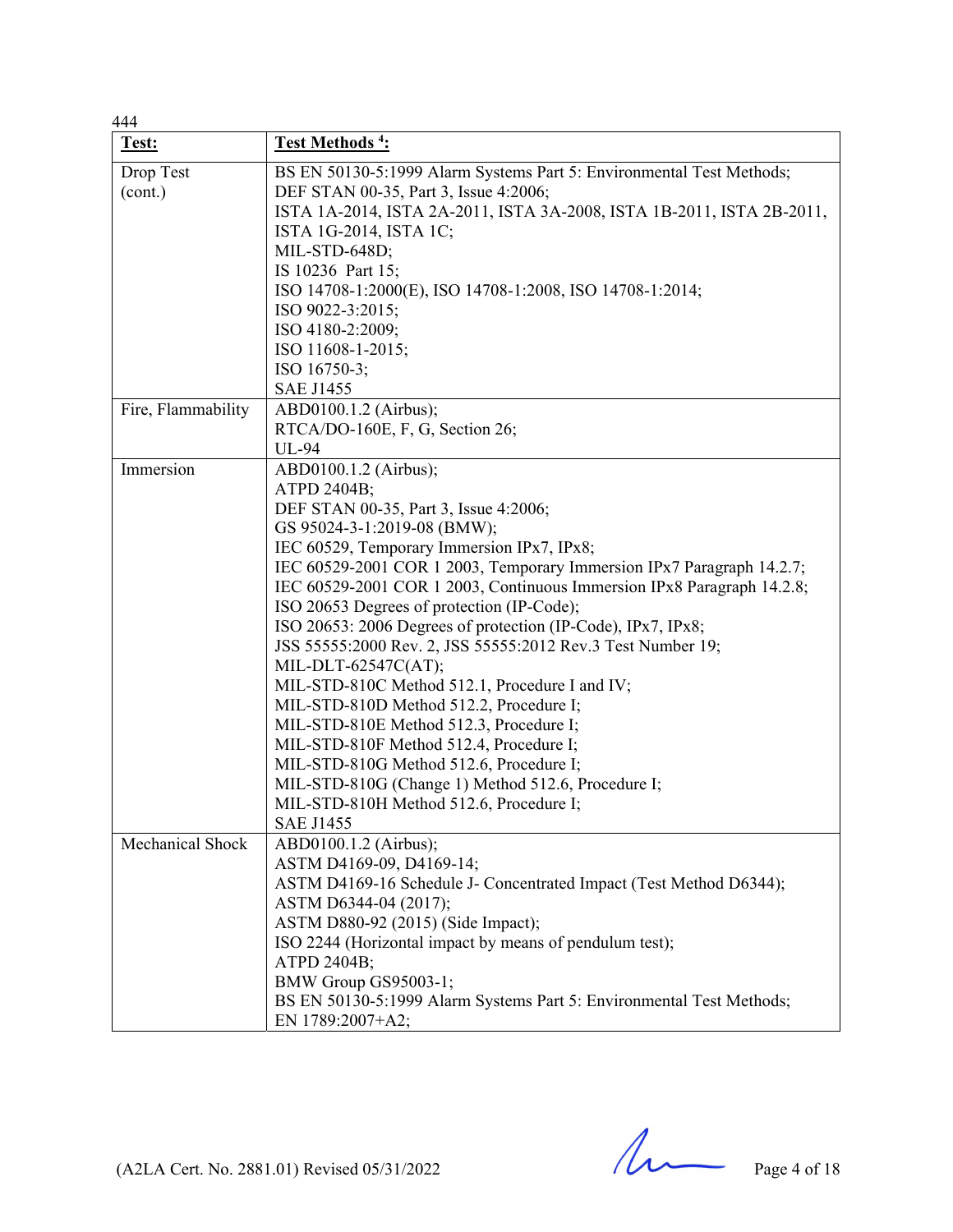| Test:                   | <b>Test Methods<sup>4</sup></b> :                                         |
|-------------------------|---------------------------------------------------------------------------|
| <b>Mechanical Shock</b> | BS EN 61373:1999, 2010;                                                   |
| (cont.)                 | BS EN 50155:2007;                                                         |
|                         | DEF STAN 00-35, Part 3, Issue 4:2006;                                     |
|                         | ECSS-E-ST-10-03C (1 June 2012);                                           |
|                         | ETSI 300-019-2-1, 2, 3, 4, 5, 6, 7, 8;                                    |
|                         | GM 9123P;                                                                 |
|                         | GS 95024-3-1:2019-08 (BMW);                                               |
|                         | MIL-STD-648D;                                                             |
|                         | IEC 68-2-27, IEC 60068-2-27: Test Ea;                                     |
|                         | IEC 68-2-29, IEC 60068-2-29: Test Eb;                                     |
|                         | IEC 60601-1-11; IEC 60601-1-12;                                           |
|                         | IEC 60721-4-1:2001+A1:03 - Shock;                                         |
|                         | IEC $60721 - 4 - 2:2001 + A1:03 - Shock;$                                 |
|                         | IEC $60721 - 4 - 3:2001 + A1:03 -}$ Shock;                                |
|                         | IEC $60721 - 4 - 4:2001 + A1:03 - Shock;$                                 |
|                         | IEC $60721 - 4 - 7:2001 + A1:03 - Shock;$                                 |
|                         | IEC 60721-3-2;                                                            |
|                         | IEC 61131-2 (Edition 3);                                                  |
|                         | IEC $60601 - 1$ – Impact;                                                 |
|                         | IEC 60601-1-11;                                                           |
|                         | IEC 60068-2-75 – Hammer Tests;                                            |
|                         | IEC 62262 (EN 62262, IK ratings) – Impact;                                |
|                         | IS 10236 Part 10 - Bump, IS 10236 Part 12 - Shock;                        |
|                         | ISO 10651-3 Lung Ventilators Medical Use Part 3                           |
|                         | Section 4: Protection against mechanical hazards;                         |
|                         | ISO 80601-2-55:2011, Clause 201.15.3.5.101                                |
|                         | ISO 80601-2-12:2011, Clause 201.15.3.5.101                                |
|                         | ISO 9022-3:2015;                                                          |
|                         | ISO 15004-1:2007;                                                         |
|                         | ISO 14708-1:2008, ISO 14708-1:2014;                                       |
|                         | ISO 16750-3;                                                              |
|                         | ISO 2233:2001;                                                            |
|                         | ISTA 1A-2014, ISTA 2A-2011, ISTA 3A-2008;                                 |
|                         | JEDEC Standard JESD22-B104C;                                              |
|                         | JSS 55555:2000 Rev. 2, JSS 55555:2012 Rev.3 Test Number 4, 24;            |
|                         | MIL-B-49430, Paragraph 4.8.5;                                             |
|                         | MIL-B-49458C (ER), Paragraph 4.7.5;                                       |
|                         | MIL-DLT-62547C(AT);                                                       |
|                         | MIL-PRF-49471B (CR), Paragraph 3.9;                                       |
|                         | MIL-STD-202F Method 213B, Conditions A, B, C, D, E, F, G, H, I, J, and K; |
|                         | MIL-STD-202G Method 213B, Conditions A, B, C, D, E, F, G, H, I, J, and K; |

(A2LA Cert. No. 2881.01) Revised 05/31/2022 Page 5 of 18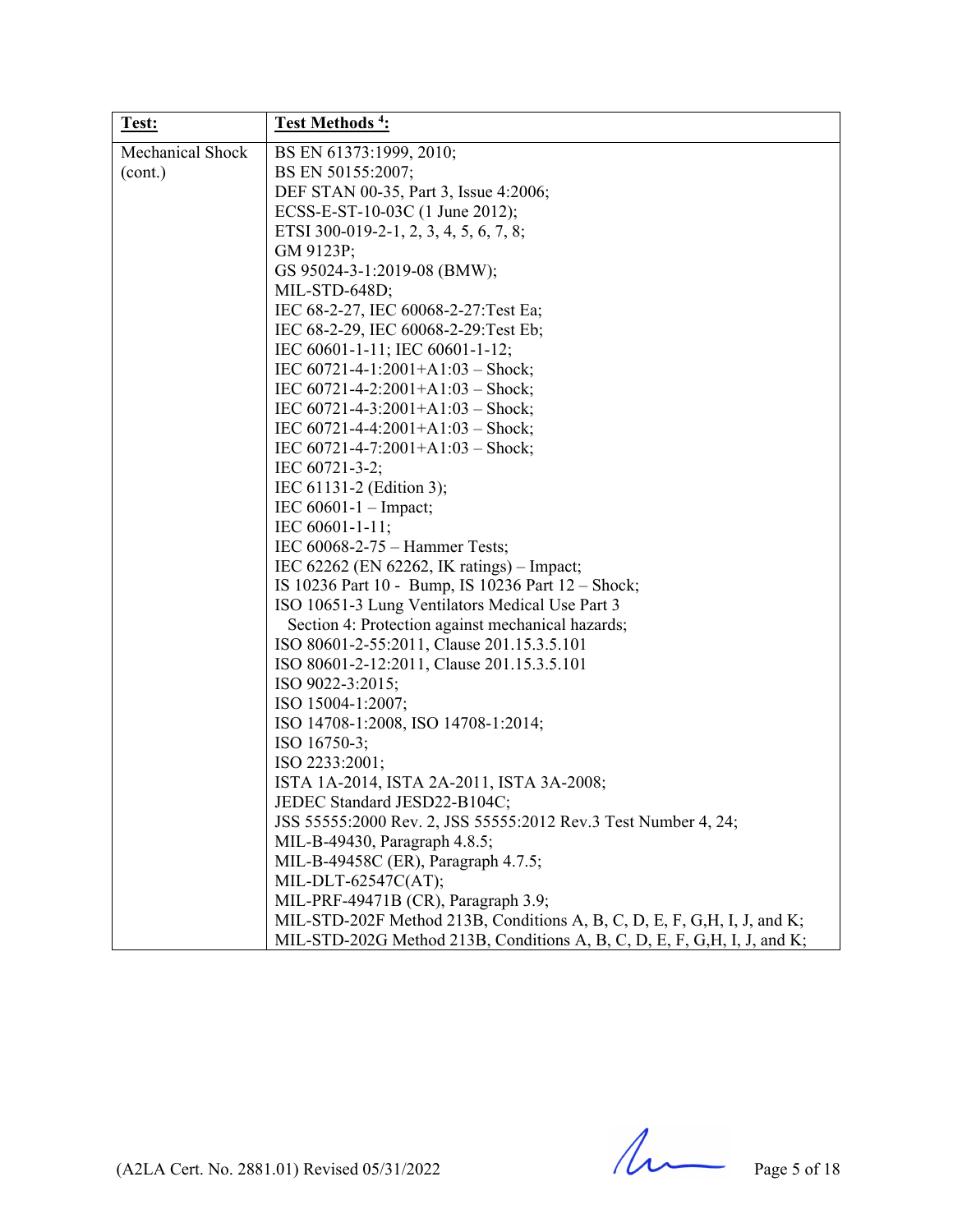| Test:             | <b>Test Methods<sup>4</sup></b> :                                                                                                           |
|-------------------|---------------------------------------------------------------------------------------------------------------------------------------------|
| Mechanical Shock  | MIL-STD-810C Method 516.2, Procedures I, III, IV, and VI;                                                                                   |
| (cont)            | MIL-STD-810D Method 516.3, Procedures I, II, V, and VIII;                                                                                   |
|                   | MIL-STD-810E Method 516.4, Procedures I, II, V, and VIII;                                                                                   |
|                   | MIL-STD-810F Method 516.5, Procedures I, II, III, V, and VIII;                                                                              |
|                   | MIL-STD-810G Method 516.6, Procedures I, II, III, V, and VIII;                                                                              |
|                   | MIL-STD-810G (Change 1) Method 516.7, Procedures I, II, III, V, and VIII;<br>MIL-STD-810H Method 516.8, Procedures I, II, III, V, and VIII; |
|                   | MIL-STD-883A Method 2002.1, Condition A;                                                                                                    |
|                   | MIL-STD-883E Method 2002.3, Condition A;                                                                                                    |
|                   | MIL-STD-883F Method 2002.4, Condition A;                                                                                                    |
|                   | MIL-STD-883G Method 2002.5, Condition A;                                                                                                    |
|                   | MIL-STD-883H Method 2002.6, Condition A;                                                                                                    |
|                   | MIL-STD-883J Method 2002.7, Condition A;                                                                                                    |
|                   | MIL-STD-1344A Method 2004.1, Conditions A, B, C, E, F, G, H, and I;                                                                         |
|                   | MIL-STD-1344A Method 2004.1, Conditions A, B, C, E, F, G, H, and I;                                                                         |
|                   | RTCA DO-160D, 160E Section 7, Paragraphs 7.2.1, 7.2.2, Operational;                                                                         |
|                   | RTCA DO-160D Section 7, Paragraphs 7.3.1, 7.3.1.1, Crash Safety;                                                                            |
|                   | RTCA DO-160E, 160F, 160G Section 7, Paragraphs 7.3.1, 7.3.2, Crash Safety;                                                                  |
|                   | UL-1642 4ED Rev August 2006, Paragraph 14A;                                                                                                 |
|                   | UL 1254, Section 46;<br>MIL-PRF-28800F 3.8.5;                                                                                               |
|                   | <b>SAE J1455</b>                                                                                                                            |
| Rain (Water Test) | ABD0100.1.2 (Airbus);                                                                                                                       |
|                   | ATPD 2404B;                                                                                                                                 |
|                   | BS EN 50130-5:1999 Alarm Systems Part 5: Environmental Test Methods;                                                                        |
|                   | DEF STAN 00-35, Part 3, Issue 4:2006 Chapter 3-27;                                                                                          |
|                   | DEF STAN 00-35, Part 3, Issue 4:2006 Chapter 3-28;                                                                                          |
|                   | GS 95024-3-1:2019-08 (BMW);                                                                                                                 |
|                   | IEC 68-2-18, IEC 60068-2-18 Test Rb2;                                                                                                       |
|                   | IEC $60721 - 4 - 1:2001 + A1:03 - Rain;$                                                                                                    |
|                   | IEC $60721 - 4 - 2:2001 + A1:03 - Rain;$                                                                                                    |
|                   | IEC $60721 - 4 - 3:2001 + A1:03 - Rain;$<br>IEC $60721 - 4 - 4:2001 + A1:03 - Rain;$                                                        |
|                   | IEC 60721-4-7:2001+A1:03 - Rain;                                                                                                            |
|                   | IEC 60721-3-2;                                                                                                                              |
|                   | IEC 60529-2001 -02, Protection Against Water;                                                                                               |
|                   | IEC 60529 IPX1 Vertically Dripping;                                                                                                         |
|                   | IEC 60529 IPX2 Dripping $(15^{\circ}$ tilted);                                                                                              |
|                   | IEC 60529 IPX3 Spraying;                                                                                                                    |
|                   | IEC 60529 IPX4 Splashing;                                                                                                                   |
|                   | IEC 60529 IPX5 Jetting;                                                                                                                     |
|                   | IEC 60529 IPX6 Powerful Jetting;                                                                                                            |
|                   | IEC 60529 IPX7 Immersion;                                                                                                                   |
|                   | IEC 60529 IPX8 Immersion;<br>IEC 60529 IPX9                                                                                                 |
|                   | Resist Ingress of High Temperature (Steam)/High Pressure Water;                                                                             |
|                   |                                                                                                                                             |

(A2LA Cert. No. 2881.01) Revised 05/31/2022 Page 6 of 18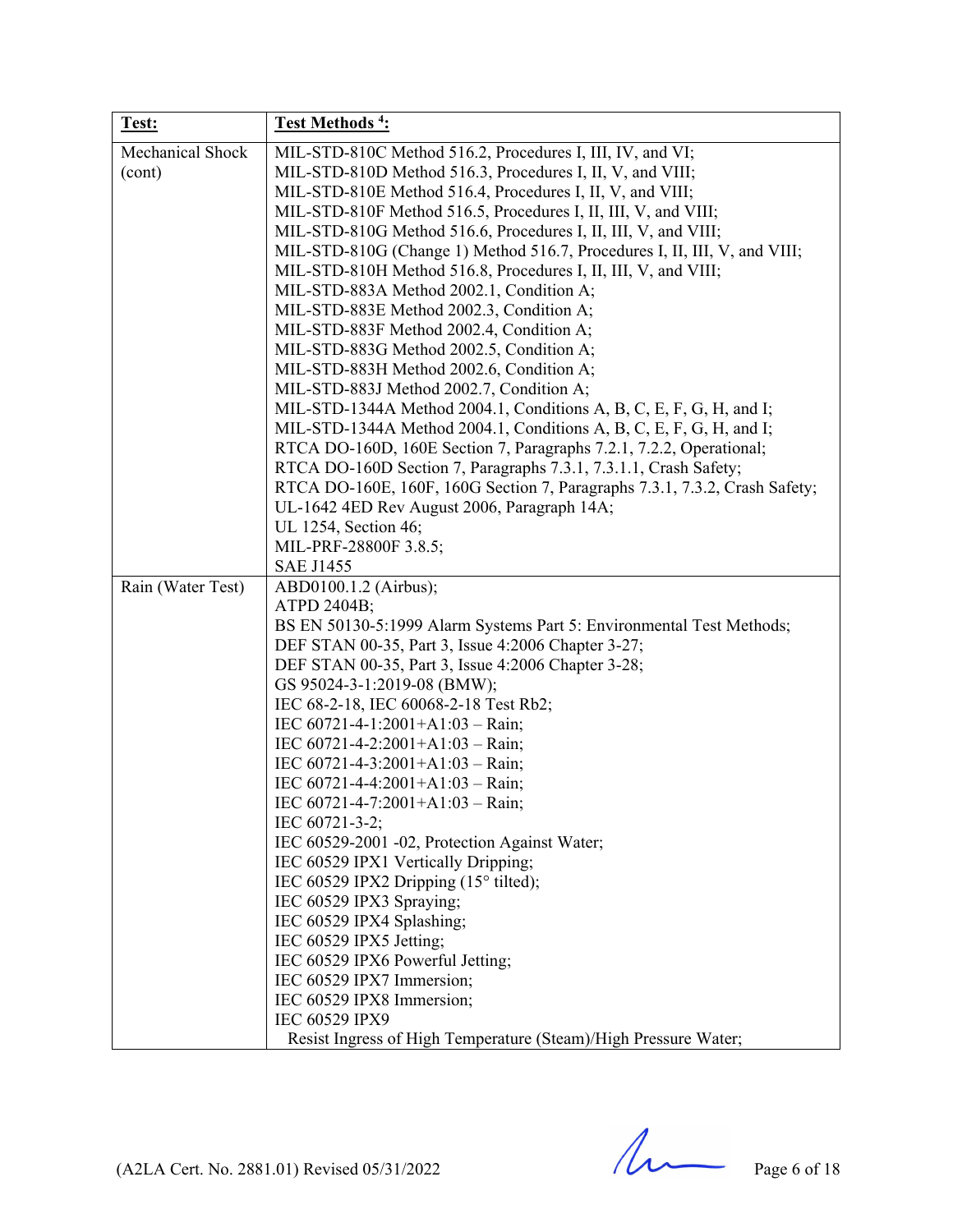| Test:             | Test Methods <sup>4</sup> :                                      |
|-------------------|------------------------------------------------------------------|
| Rain (Water Test) | IS 10236 Part $14 -$ Driving Rain;                               |
| (cont.)           | ISO 20653:2013;                                                  |
|                   | JSS 55555:2000 Rev.2, JSS 55555:2012 Rev.3 Test Number 11,12,16; |
|                   | MIL-DLT-62547C(AT);                                              |
|                   | MIL-STD-810C Method 506.2, Procedures I and II;                  |
|                   | MIL-STD-810D Method 506.3, Procedures I and II;                  |
|                   | MIL-STD-810E Method 506.4, Procedures I and III;                 |
|                   | MIL-STD-810F Method 506.5, Procedures I and III;                 |
|                   | MIL-STD-810G Method 506.6, Procedures I and III;                 |
|                   | MIL-STD-810G (Change 1) Method 506.6, Procedures I and III;      |
|                   | MIL-STD-810H Method 506.6, Procedures I and III;                 |
|                   | MIL-STD-108, Splashproof;                                        |
|                   | MIL-STD-108E, Splashproof Paragraph 4.9;                         |
|                   | RTCA DO-160D, E, F, G Section 10;                                |
|                   | MIL-PRF-28800F 3.8.6;                                            |
|                   | <b>SAE J1455</b>                                                 |
| Contamination by  | ABD0100.1.2 (Airbus);                                            |
| Fluids            | ATPD 2404B;                                                      |
|                   | DEF STAN 00-35, Part 3, Issue 4:2006 Chapter 4-04 Test CN4;      |
|                   | GS 95024-3-1:2019-08 (BMW);                                      |
|                   | JSS 55555:200 Rev. 2 Test Number 6;                              |
|                   | MIL-STD 810F Method 504;                                         |
|                   | MIL-STD 810G Method 504.1;                                       |
|                   | MIL-STD-810G (Change 1) Method 504.2                             |
|                   | MIL-STD-810H Method 504.3                                        |
|                   | RTCA/DO-160 C, D, E, F, Section 11;                              |
|                   | <b>SAE J1455</b>                                                 |
| Explosive         | ABD0100.1.2 (Airbus);                                            |
| Atmosphere        | MIL-STD 810B:67 Method 511;                                      |
|                   | MIL-STD 810C:75 Method 511;                                      |
|                   | MIL-STD 810D:83 Method 511;                                      |
|                   | MIL-STD 810E:89 Method 511;                                      |
|                   | MIL-STD 810F:00 Method 511;                                      |
|                   | MIL-STD 810G:08 Method 511;                                      |
|                   | MIL-STD-810G (Change 1) Method 511.6;                            |
|                   | MIL-STD-810H Method 511.7;                                       |
|                   | RTCA/DO-160C Section 9;                                          |
|                   | RTCA/DO-160D:97+CHG1:00+ CHG2:01+ CHG3:02 Section 9;             |
|                   | RTCA/DO-160E:04 Section 9;                                       |
|                   | RTCA/DO-160F:07 Section 9;                                       |
|                   | RTCA/DO-160G:10 Section 9;                                       |
|                   | MIL-PRF-28800F 3.8.9                                             |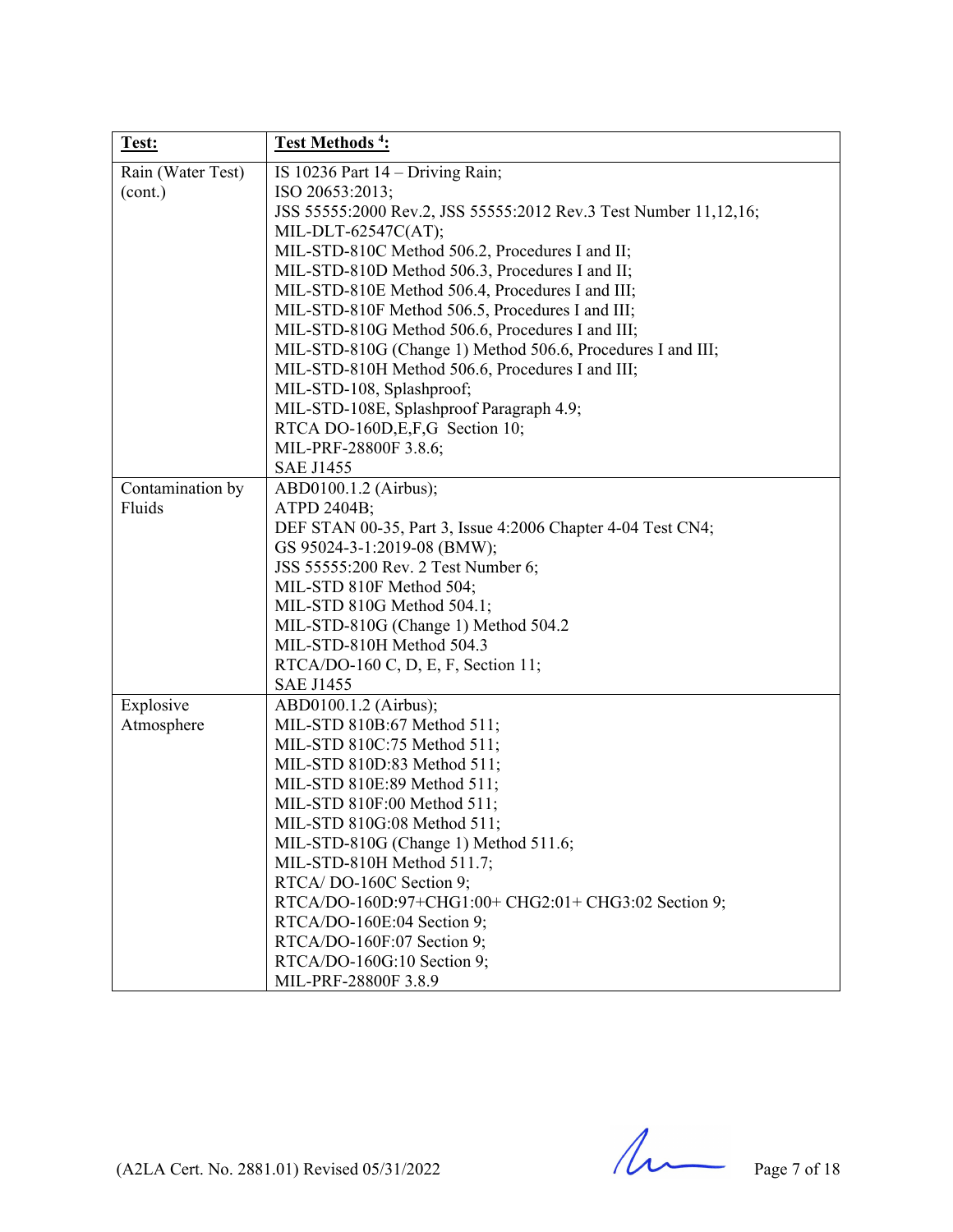| Test:            | Test Methods <sup>4</sup> :                                          |
|------------------|----------------------------------------------------------------------|
| Icing            | ABD0100.1.2 (Airbus);                                                |
|                  | ATPD 2404B;                                                          |
|                  | DEF STAN 00-35, Part 3, Issue 4:2006 Chapter 3-10 Test CL10;         |
|                  | JSS 55555:2000 Rev.2, JSS 55555:2012 Rev.3 Test Number 18;           |
|                  | MIL-STD 810 D,E,F,G Method 521;                                      |
|                  | MIL-STD-810G (Change 1) Method 521.4;                                |
|                  | MIL-STD-810H Method 521.4;                                           |
|                  | RTCA/DO-160 C, D, E, F, G, Section 24                                |
| Salt Fog (Spray) | ABD0100.1.2 (Airbus);                                                |
|                  | ASTM B117-11, ASTM B117-16;                                          |
|                  | ATPD 2404B;                                                          |
|                  | BS EN 50130-5:1999 Alarm Systems Part 5: Environmental Test Methods; |
|                  | DEF STAN 00-35, Part 3, Issue 4:2006 Chapter 4-02 Test CN2;          |
|                  | DET NORSKE VERITAS (DNV) STANDARD FOR CERTIFICATION                  |
|                  | NO. 2.4: ENVIRONMENTAL TEST SPECIFICATION FOR                        |
|                  | ,INSTRUMENTATION AND AUTOMATION EQUIPMENT (April 2006);              |
|                  | GM 9123P;                                                            |
|                  | GS 95024-3-1:2019-08 (BMW);                                          |
|                  | IEC 68-2-11, Test Ka, Salt Fog, Corrigendum 1999;                    |
|                  | IEC 68-2-52, IEC 60068-5-52, Test Kb Salt Fog, Cyclic;               |
|                  | IS 10236 Part 6;                                                     |
|                  | ISO 9227;                                                            |
|                  | ISO 7253: 2010;                                                      |
|                  | ISO 12944-6 (1998);                                                  |
|                  | JSS 55555:2000 Rev. 2, JSS 55555:2012 Rev.3 Test Number 9;           |
|                  | MIL-C-83733;                                                         |
|                  | MIL-C-5541E Class: 1A and 3;                                         |
|                  | MIL-DLT-62547C(AT);                                                  |
|                  | MIL-STD-202F Method 101D, Conditions A and B;                        |
|                  | MIL-STD-202G Method 101E, Conditions A and B;                        |
|                  | MIL-STD-810C Method 509.1;                                           |
|                  | MIL-STD-810D Method 509.2;                                           |
|                  | MIL-STD-810E Method 509.3;                                           |
|                  | MIL-STD-810F Method 509.4;                                           |
|                  | MIL-STD-810G Method 509.5;                                           |
|                  | MIL-STD-810G (Change 1) Method 509.6;                                |
|                  | MIL-STD-810H Method 509.7;                                           |
|                  | MIL-STD-883E Method 1009.8, Conditions A, B, C, and F;               |
|                  | MIL-STD-883F Method 1009.8, Conditions A, B, C, and F;               |
|                  | MIL-STD-883G Method 1009.8, Conditions A, B, C, and F;               |
|                  | MIL-STD-883H Method 1009.8, Conditions A, B, C, and F;               |
|                  | MIL-STD-883J Method 1009.8, Conditions A, B, C, and F;               |
|                  | MIL-STD-1344A Method 1001.1, Conditions A, B, C, and D;              |
|                  | MIL-C-675C;                                                          |
|                  | MIL-C-48497A;                                                        |
|                  | RTCA DO-160D, E, F, G, Section 14;                                   |
|                  | MIL-PRF-28800F 3.8.8;                                                |
|                  | <b>SAE J1455</b>                                                     |

(A2LA Cert. No. 2881.01) Revised 05/31/2022 Page 8 of 18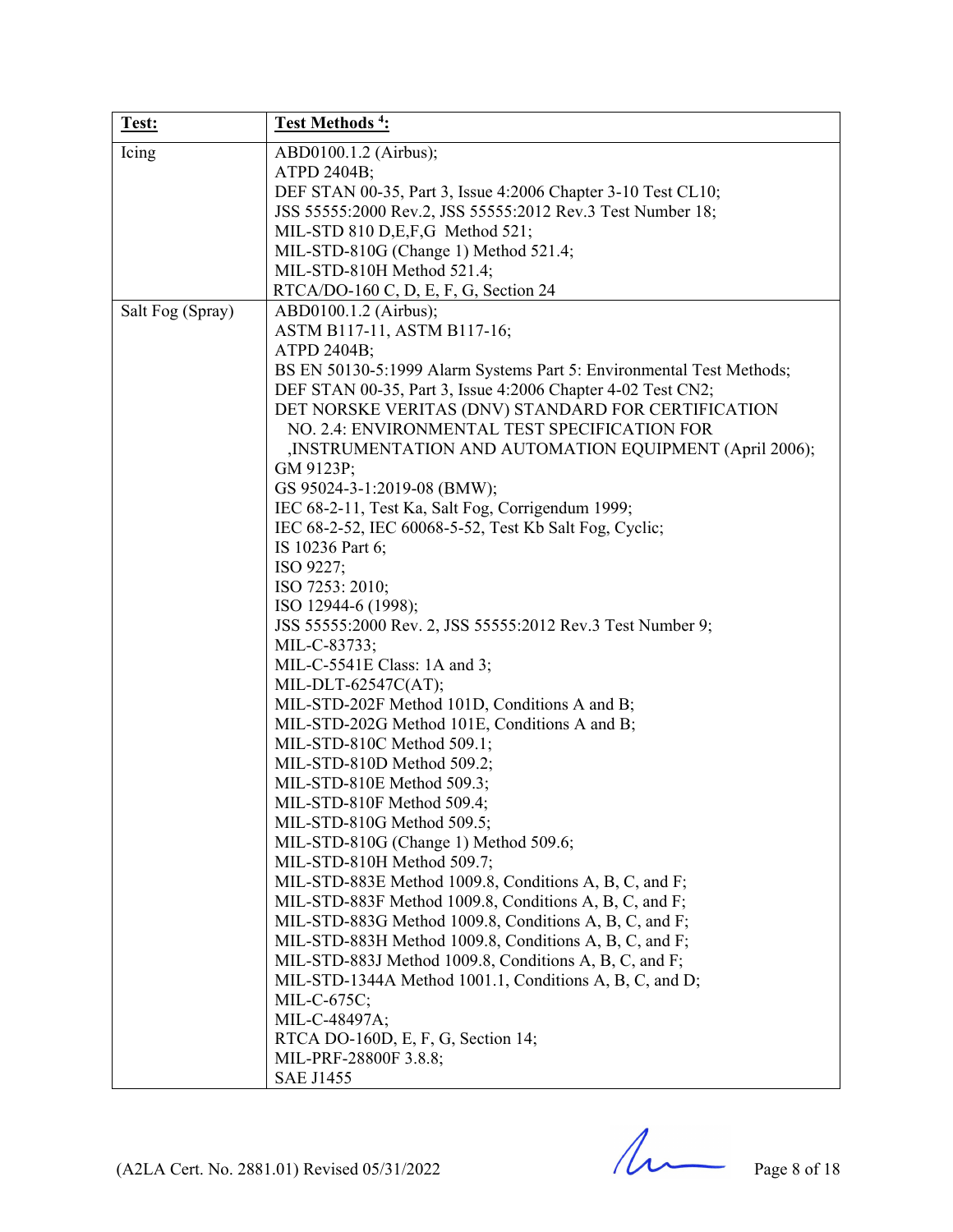| Test:       | Test Methods <sup>4</sup> :                                            |
|-------------|------------------------------------------------------------------------|
| Temperature | ABD0100.1.2 (Airbus);                                                  |
|             | ASTM D4169-09, D4169-14, D4169-16;                                     |
|             | ASTM D4332-14;                                                         |
|             | ASTM F2825-10 (2015); ASTM F2825-18;                                   |
|             | ASTM D7386-12, ASTM D7386-16;                                          |
|             | ATPD 2404B;                                                            |
|             | BS EN 50130-5:1999 Alarm Systems Part 5: Environmental Test Methods,   |
|             | Chapter 3-14 Test CL14 - Thermal Shock and Rapid Rate of               |
|             | Change of Temperature;                                                 |
|             | DEF STAN 00-35, Part 3, Issue 4:2006;                                  |
|             | DET NORSKE VERITAS (DNV) STANDARD FOR CERTIFICATION                    |
|             | NO. 2.4: ENVIRONMENTAL TEST SPECIFICATION FOR                          |
|             | INSTRUMENTATION AND AUTOMATION EQUIPMENT (April 2006);                 |
|             | ECSS-E-ST-10-03C (1 June 2012);                                        |
|             | EIA/JEDEC Standard EIA/JESD22-A104-B;                                  |
|             | EN 50130-5 Section 8 Dry Heat (Operational);                           |
|             | EN 50130-5:1999 Section 8 Dry Heat (Operational);                      |
|             | EN 50130-5:1999 Section 9 Dry Heat (Endurance);                        |
|             | EN 50130-5:1999 Section 10 Cold (Operational);                         |
|             | EN 50130-5:1999 Section 11 Temperature Change (Operational);           |
|             | ETSI 300-019-2-1, 2, 3, 4, 5, 6, 7, 8;                                 |
|             | GM 9123P;                                                              |
|             | GR-63-CORE, Paragraph 5.1.1.1, Low Temperature;                        |
|             | GR-63-CORE, Paragraph 5.1.1.2, High Temperature;                       |
|             | GR-1221-CORE, Paragraph 6.2.4, High Temperature;                       |
|             | GR-1221-CORE, Paragraph 6.2.6, Low Temperature;                        |
|             | GR-1221-CORE, Paragraph 6.2.7, Thermal Shock;                          |
|             | GS 95024-3-1:2019-08 (BMW);                                            |
|             | IEC 68-2-1, IEC 60068-2-1, Test Aa, Ab, Ac, and Ad, Low Temperature;   |
|             | IEC 68-2-2, IEC 60068-2-2, Test Ba, Bb, Bc, and Bd, High Temperature;  |
|             | IEC 68-2-14, IEC 60068-2-14, Test Na, Nb, and Nc, Temperature Cycling; |
|             | IEC $60721 - 4 - 1:2001 + A1:03 - Low Temperature;$                    |
|             | IEC 60721-4-1:2001+A1:03 - High Temperature;                           |
|             | IEC 60721-4-1:2001+A1:03 - Temperature cycle;                          |
|             | IEC 60721-4-2:2001+A1:03 - Low Temperature;                            |
|             | IEC 60721-4-2:2001+A1:03 - High Temperature;                           |
|             | IEC $60721 - 4 - 2:2001 + A1:03$ – Temperature cycle;                  |
|             | IEC 60721-4-3:2001+A1:03 - Low Temperature;                            |
|             | IEC 60721-4-3:2001+A1:03 - High Temperature;                           |
|             | IEC $60721 - 4 - 3:2001 + A1:03$ – Temperature cycle;                  |
|             | IEC 60721-4-4:2001+A1:03 - Low Temperature;                            |
|             | IEC 60721-4-4:2001+A1:03 - High Temperature;                           |
|             | IEC 60721-4-4:2001+A1:03 - Temperature cycle;                          |
|             | IEC 60721-4-7:2001+A1:03 - Low Temperature;                            |
|             | IEC 60721-4-7:2001+A1:03 - High Temperature;                           |
|             | IEC 60721-4-7:2001+A1:03 - Temperature cycle;                          |
|             | IEC 60721-3-2;                                                         |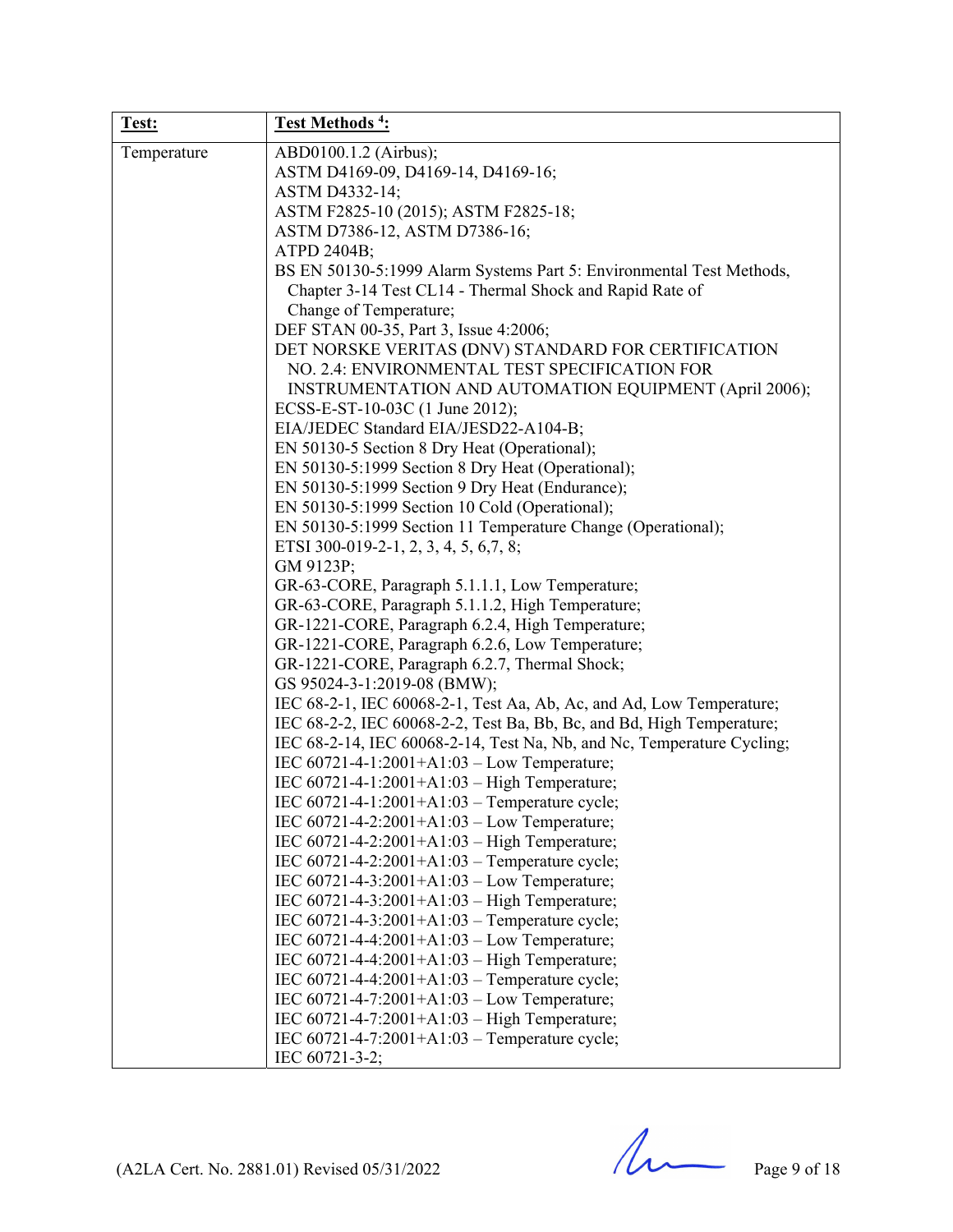| Test:       | Test Methods <sup>4</sup> :                                                    |
|-------------|--------------------------------------------------------------------------------|
| Temperature | IEC 60601-1-11 - Editions 1, 2 (2015);                                         |
| (cont.)     | IEC 60601-1-12;                                                                |
|             | IEC 61131-2 (Edition 3);                                                       |
|             | IS 10236 Part $2 - Dry Heat$ ;                                                 |
|             | IS $10236$ Part $3 - Cold$ ;                                                   |
|             | IS 10236 Part 8 - Thermal Shock;                                               |
|             | ISO 14708-1:2000(E), ISO 14708-1:2008, ISO 14708-1:2014;                       |
|             | ISO 9022-2:2015;                                                               |
|             | ISO 11608-1-2015;                                                              |
|             | ISO 16750-4;                                                                   |
|             | ISTA 1B-2011, ISTA 2B-2011, ISTA 1A-2014, ISTA 2A-2011, ISTA 3A-2008;          |
|             | JSS 55555:2000 Rev. 2, JSS 55555:2012 Rev.3 Test Number 13, 20, 22;            |
|             | MIL-DLT-62547C(AT);                                                            |
|             | MIL-STD-202F Method 107D, Conditions A, A-1, A-2, A-3, B, B-1, B-2, B-3,       |
|             | F, F-1, F-2, and F-3, Thermal Shock;                                           |
|             | MIL-STD-202G Method 107G, Conditions A, A-1, A-2, A-3, B, B-1, B-2, B-3,       |
|             | F, F-1, F-2, and F-3, Thermal Shock;                                           |
|             | MIL-STD-202F, G Method 108A, High Temperature;                                 |
|             | MIL-STD-810C Method 501.1, Procedure I, High Temperature;                      |
|             | MIL-STD-810C Method 501.1, Procedure II, Temperature Cycling;                  |
|             | MIL-STD-810C Method 502.1, Procedure I, II, III Low Temperature;               |
|             | MIL-STD-810C Method 503.1, Procedure I, Thermal Shock;                         |
|             | MIL-STD-810D Method 501.2, Procedure I, II High Temperature;                   |
|             | MIL-STD-810D Method 502.2, Procedure I, II, III Low Temperature;               |
|             | MIL-STD-810D Method 503.2, Procedure I, Thermal Shock;                         |
|             | MIL-STD-810E Method 501.3, Procedure I, II High Temperature;                   |
|             | MIL-STD-810E Method 502.3, Procedure I, II Low Temperature;                    |
|             | MIL-STD-810E Method 502.3, Procedure III, Low Temperature;                     |
|             | MIL-STD-810E Method 503.3, Procedure I, Thermal Shock;                         |
|             | MIL-STD-810F Method 501.4, Procedure I, II High Temperature;                   |
|             | MIL-STD-810F Method 502.4, Procedure I, II, III Low Temperature;               |
|             | MIL-STD-810F Method 503.4, Procedure I, II Thermal Shock;                      |
|             | MIL-STD-810G Method 503.5, Procedure I, II Thermal Shock;                      |
|             | MIL-STD-810G Method 501.5, Procedure I, II High Temperature;                   |
|             | MIL-STD-810G Method 502.5, Procedure I, II, III Low Temperature;               |
|             | MIL-STD-810G (Change 1) Method 503.6, Procedure I, II Thermal Shock;           |
|             | MIL-STD-810G (Change 1) Method 501.6, Procedure I, II High Temperature;        |
|             | MIL-STD-810G (Change 1) Method 502.6,<br>Procedure I, II, III Low Temperature; |
|             | MIL-STD-810H Method 503.7, Procedure I, II Thermal Shock;                      |
|             | MIL-STD-810H Method 501.7, Procedure I, II High Temperature;                   |
|             | MIL-STD-810H Method 502.7, Procedure I, II, III Low Temperature;               |
|             | MIL-STD-883E, F, G, H Method 1010.7,                                           |
|             | Conditions A, B, C, and F, Thermal Shock;                                      |
|             | RTCA DO-160D, E, F, G, Sections 4 and 5;                                       |
|             | TIA/EIA 455-4C, High Temperature;                                              |
|             | <b>SAE J1455</b>                                                               |

 $(A2LA$  Cert. No. 2881.01) Revised 05/31/2022 Page 10 of 18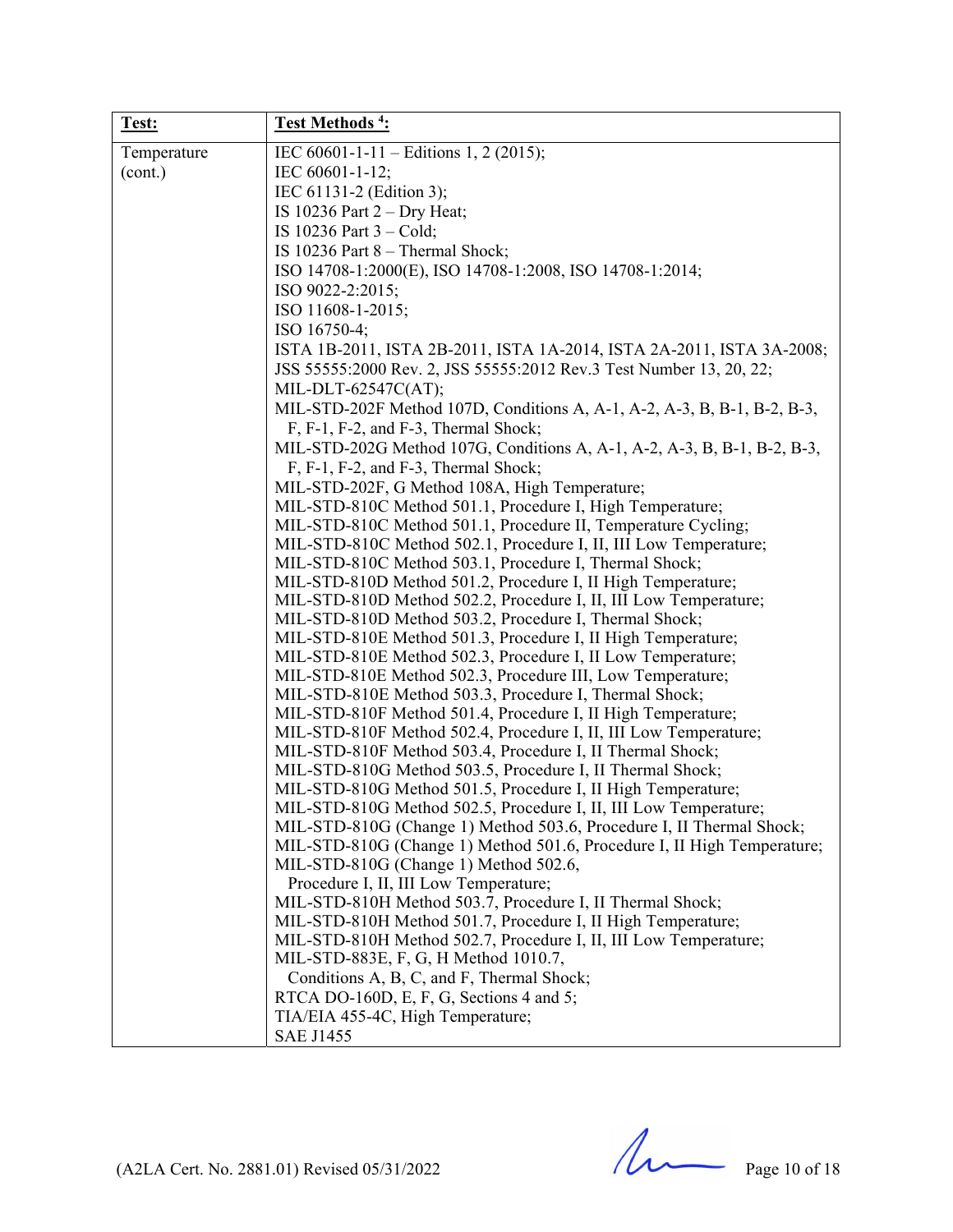| Test:                                | Test Methods <sup>4</sup> :                                                                                                                                                                                                                                                                                                                                                                                                                                                                                                                                                                                                                                                                                                                                                                                                                                                                                                                                                                                                                                                                                                                                                                                                                           |
|--------------------------------------|-------------------------------------------------------------------------------------------------------------------------------------------------------------------------------------------------------------------------------------------------------------------------------------------------------------------------------------------------------------------------------------------------------------------------------------------------------------------------------------------------------------------------------------------------------------------------------------------------------------------------------------------------------------------------------------------------------------------------------------------------------------------------------------------------------------------------------------------------------------------------------------------------------------------------------------------------------------------------------------------------------------------------------------------------------------------------------------------------------------------------------------------------------------------------------------------------------------------------------------------------------|
| <b>Solar Radiation</b><br>(Sunshine) | ASTM G154-12a;<br>ATPD 2404B;<br>BS EN 50130-5:11;<br>BS EN 50130-5:1999 Alarm Systems Part 5 : Environmental Test Methods;<br>GS 95024-3-1:2019-08 (BMW);<br>MIL-STD-810C, D, E, F, G Method 505.1, Procedure I;<br>MIL-STD-810C, D, E, F, G Method 505.1, Procedure II;<br>MIL-STD-810G (Change 1) Method 505.6, Procedures I and II;<br>MIL-STD-810H Method 505.6, Procedures I and II;<br>IEC 60068-2-5:75; Part 2-5: Tests - Test Sa;<br>IEC 60068-2-5:10;<br>IEC 60721-4-1:2001+A1:03 - Solar Radiation;<br>IEC 60721-4-2:2001+A1:03 - Solar Radiation;<br>IEC 60721-4-3:2001+A1:03 - Solar Radiation;<br>IEC 60721-4-4:2001+A1:03 - Solar Radiation;<br>IEC 60721-4-7:2001+A1:03 - Solar Radiation;<br>IS 10236 Part 16;<br>JSS 55555:2000 Rev.2, JSS 55555:2012 Rev.3 Test Number 25;<br>MIL-PRF-28800F 3.8.13                                                                                                                                                                                                                                                                                                                                                                                                                                |
| Temperature and<br>Humidity          | ABD0100.1.2 (Airbus);<br>ASTM D4169-09, D4169-14, D4169-16;<br>ASTM D4332-14;<br>ASTM F2825-10 (2015);<br>ASTM D7386-12, ASTM D7386-16;<br>ATPD 2404B;<br>BS EN 50130-5:1999 Alarm Systems Part 5: Environmental Test Methods;<br>DEF STAN 00-35, Part 3, Issue 4:2006;<br>DET NORSKE VERITAS (DNV) STANDARD FOR CERTIFICATION<br>NO. 2.4: ENVIRONMENTAL TEST SPECIFICATION FOR<br>INSTRUMENTATION AND AUTOMATION EQUIPMENT (April 2006);<br>ECSS-E-ST-10-03C (1 June 2012);<br>EIA/JEDEC Standard EIA/JESD22-A101-B;<br>EN 50130-5:1999 Section 12 Damp Heat, Steady State (Operational);<br>EN 50130-5:1999 Section 13 Damp Heat (Endurance);<br>EN 50130-5:1999 Section 14 Damp Heat Cycling (Operational);<br>EN 50130-5:1999 Section 15 Damp Heat Cycling (Endurance);<br>BS EN 50155:2007;<br>ETSI 300-019-2-1, 2, 3, 4, 5, 6, 7, 8;<br>GM 9123P;<br>GR-63-CORE, Issue 1, Paragraph 5.1.1.3, Humidity;<br>GR-63-CORE, Issue 1, 2 and 3, Paragraph 5.1.2, Humidity;<br>GR-1221-CORE, Paragraph 6.2.5 and 6.2.8, Humidity;<br>GS 95024-3-1:2019-08 (BMW);<br>IEC 68-2-3, Test Ca, Humidity [replaced by IEC 60068-2-78] <sup>3</sup> ;<br>IEC 68-2-30, IEC 60068-2-30, 3ed 2005, Test Db, Humidity;<br>IEC 68-2-38 led 1974, Test Z/AD, Humidity; |

 $(A2LA$  Cert. No. 2881.01) Revised 05/31/2022 Page 11 of 18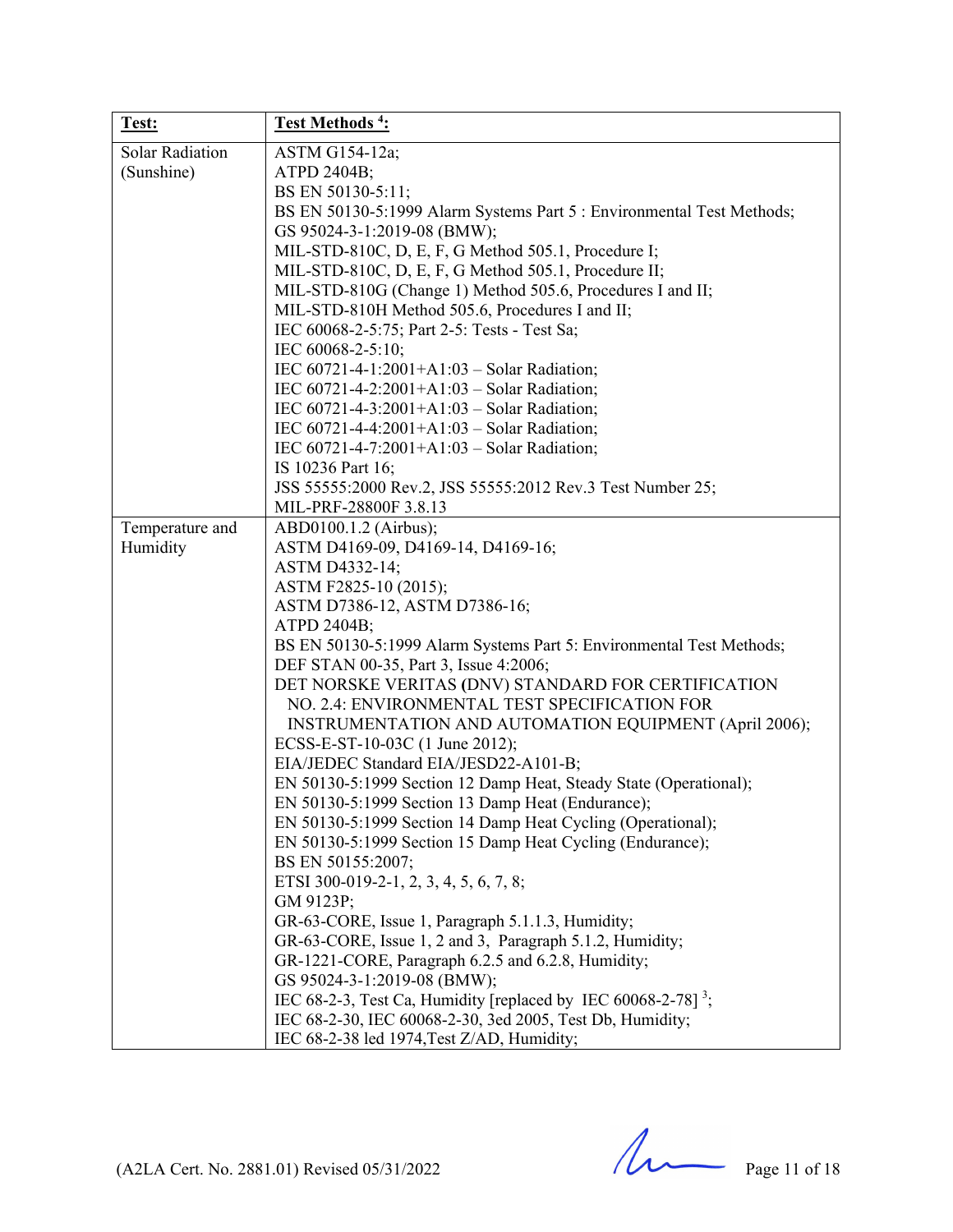| Test:            | Test Methods <sup>4</sup> :                                                           |
|------------------|---------------------------------------------------------------------------------------|
| Temperature and  | IEC 60068-2-56, Test Cb, Humidity [superseded by IEC 680068-2-78:2001] <sup>3</sup> ; |
| Humidity (cont.) | IEC 60721-4-1:2001+A1:03 - Humidity/Damp Heat;                                        |
|                  | IEC 60721-4-2:2001+A1:03 - Humidity/Damp Heat;                                        |
|                  | IEC 60721-4-3:2001+A1:03 - Humidity/Damp Heat;                                        |
|                  | IEC 60721-4-4:2001+A1:03 - Humidity/Damp Heat;                                        |
|                  | IEC 60721-4-7:2001+A1:03 - Humidity/Damp Heat;                                        |
|                  | IEC 60601-1-11 – Editions 1, 2 (2015);                                                |
|                  | IEC 60601-1-12;                                                                       |
|                  | IEC 60721-3-2;                                                                        |
|                  | IEC 61131-2 (Edition 3);                                                              |
|                  | IS 10236 Part $4$ – Damp Heat;                                                        |
|                  | IS 10236 Part $5 -$ Damp Hear (Cyclic);                                               |
|                  | ISO 10079-1:1999;                                                                     |
|                  | ISO 15004-1:2007                                                                      |
|                  | ISO 9022-2:2015;                                                                      |
|                  | ISO 12944-6 (1998);                                                                   |
|                  | ISO 11608-1-2015;                                                                     |
|                  | ISO 16750-4;                                                                          |
|                  |                                                                                       |
|                  | ISTA 1B-2011, ISTA 2B-2011, ISTA 1A-2014, ISTA 2A-2011;                               |
|                  | ISTA 3A-2008;                                                                         |
|                  | JSS 55555:2000 Rev. 2, JSS 55555:2012 Rev.3 Test Number 10, 27;                       |
|                  | MIL-DLT-62547C(AT);                                                                   |
|                  | MIL-STD-202F Method 103B, Conditions A, B, C, and D, Humidity;                        |
|                  | MIL-STD-202F Method 106E, Humidity;                                                   |
|                  | MIL-STD-202G Method 103B, Conditions A, B, C, and D, Humidity;                        |
|                  | MIL-STD-202G Method 106G, Humidity;                                                   |
|                  | MIL-STD-810C Method 507.1, Procedures I, II, III, IV, and VI;                         |
|                  | MIL-STD-810D Method 507.2, Procedures I, II, and III;                                 |
|                  | MIL-STD-810E Method 507.3, Procedures I, II, and III;                                 |
|                  | MIL-STD-810F Method 507.4, Procedure I;                                               |
|                  | MIL-STD-810G Method 507.5, Procedures I and II;                                       |
|                  | MIL-STD-810G (Change 1) Method 507.6;                                                 |
|                  | MIL-STD-810H Method 507.6;                                                            |
|                  | MIL-STD-883E Method 1004.7;                                                           |
|                  | MIL-STD-883F Method 1004.7;                                                           |
|                  | MIL-STD-883G Method 1004.7;                                                           |
|                  | MIL-STD-883H Method 1004.7;                                                           |
|                  | MIL-STD-883J Method 1004.7;                                                           |
|                  | MIL-STD-1344A Method 1002.2, Type I, Conditions A, B, C, and D;                       |
|                  | MIL-STD-1344A Method 1002.2, Type II, and III;                                        |
|                  | MIL-C-675C;                                                                           |
|                  | MIL-C-48497A;                                                                         |
|                  | RTCA DO-160C, D, E, F, G, Section 6;                                                  |
|                  | TIA/EIA 455-5C, Method A, Conditions A, B, C, D, and E, Humidity;                     |
|                  | TIA/EIA 455-5C, Methods B and C, Humidity;                                            |
|                  | ASTM F1980-16 (AGING);                                                                |
|                  | MIL-PRF-28800F 3.8.2;                                                                 |
|                  | <b>SAE J1455</b>                                                                      |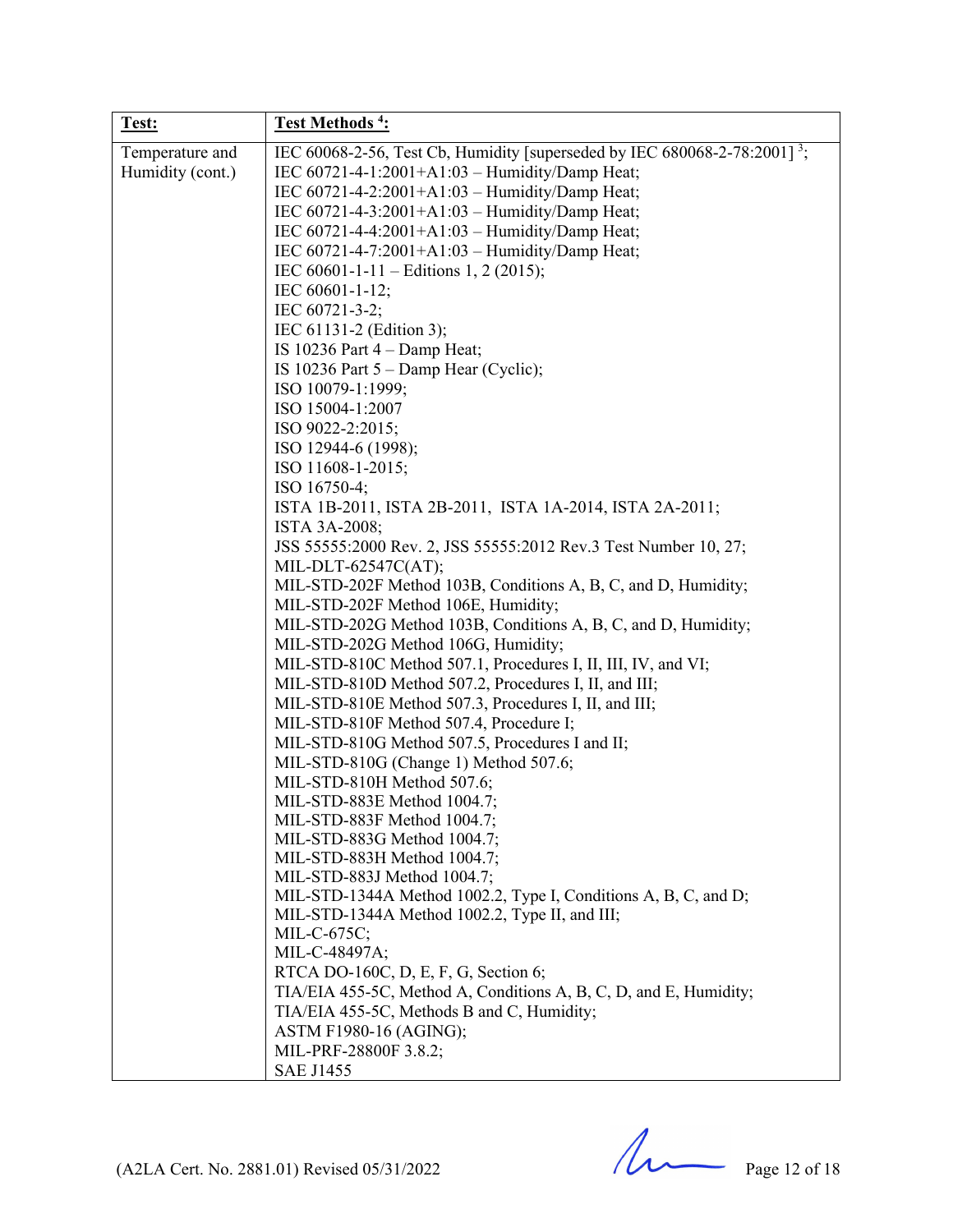| Test:     | Test Methods <sup>4</sup> :                                                           |
|-----------|---------------------------------------------------------------------------------------|
| Vibration | ABD0100.1.2 (Airbus);                                                                 |
|           | ASTM D999, ASTM D999-96, D999-2001 Method Al, B, C, Sine Vibration;                   |
|           | ASTM D4169-09, D4169-14, D4169-16 - Schedules D, E, F;                                |
|           | ASTM D7386-12, ASTM D7386-16;                                                         |
|           | ASTM D4728-17, ASTM D4728-95, D4728-2006 Random Vibration;                            |
|           | ATPD 2404B;                                                                           |
|           | BRB/LU Ltd /RIA SPECIFICATION No 20:1988                                              |
|           | (Testing for Railway Vehicles);                                                       |
|           | DET NORSKE VERITAS (DNV) STANDARD FOR CERTIFICATION                                   |
|           | NO. 2.4: ENVIRONMENTAL TEST SPECIFICATION FOR                                         |
|           | INSTRUMENTATION AND AUTOMATION EQUIPMENT (April 2006);                                |
|           | ECSS-E-ST-10-03C (1 June 2012);                                                       |
|           | GR-63-CORE, Paragraph 5.4.2, Sine Vibration;                                          |
|           | GR-63-CORE, Paragraph 5.4.3, Sine Vibration;                                          |
|           | GR-1221-CORE, Paragraph 6.2.2, Sine Vibration;                                        |
|           | General Motors Engineering Standards GM 9123P;                                        |
|           | General Motors Engineering Standards GM 3155;                                         |
|           | GS 95024-3-1:2019-08 (BMW);                                                           |
|           | IEC 68-2-6, IEC 60068-2-6, Test Fc, Sine Vibration;                                   |
|           | IEC 68-2-34:73 AMD 1 83, Test Fd, Random Vibration;                                   |
|           | IEC 68-2-36, Test Fdb, Random Vibration [superseded by IEC 60068-2-64] <sup>3</sup> ; |
|           | IEC 68-2-64 1993 COR 1 1993, Test Fh, Random Vibration;                               |
|           | IEC 60601-1-11; IEC 60601-1-12; EN-45502-1                                            |
|           | IEC 60721-4-1:2001+A1:03 - Sine Vibration;                                            |
|           | IEC 60721-4-2:2001+A1:03 - Random Vibration;                                          |
|           | IEC $60721 - 4 - 2:2001 + A1:03 - Sine Vibration;$                                    |
|           | IEC $60721 - 4 - 3:2001 + A1:03 - Sine Vibration$ ;                                   |
|           | IEC $60721 - 4 - 4:2001 + A1:03 - Sine Vibration;$                                    |
|           | IEC 60721-4-7:2001+A1:03 - Random Vibration;                                          |
|           | IEC $60721 - 4 - 7:2001 + A1:03 - Sine Vibration;$                                    |
|           | IEC 60721-3-2;                                                                        |
|           | IEC 61131-2 (Edition 3)                                                               |
|           | IS 10236 Part 11;                                                                     |
|           | ISTA 1A-2014, ISTA 2A-2011, ISTA 3A-2008, ISTA 2B-2011, ISTA 1G-2014,                 |
|           | ISTA 1H-2001;                                                                         |
|           | JIS E 3014: 1999 Part of Railway signal - Vibration Test Methods;                     |
|           | JSS 55555:2000 Rev. 2, JSS 55555:2012 Rev.3 Test Number 4, 28;                        |

 $(A2LA$  Cert. No. 2881.01) Revised 05/31/2022 Page 13 of 18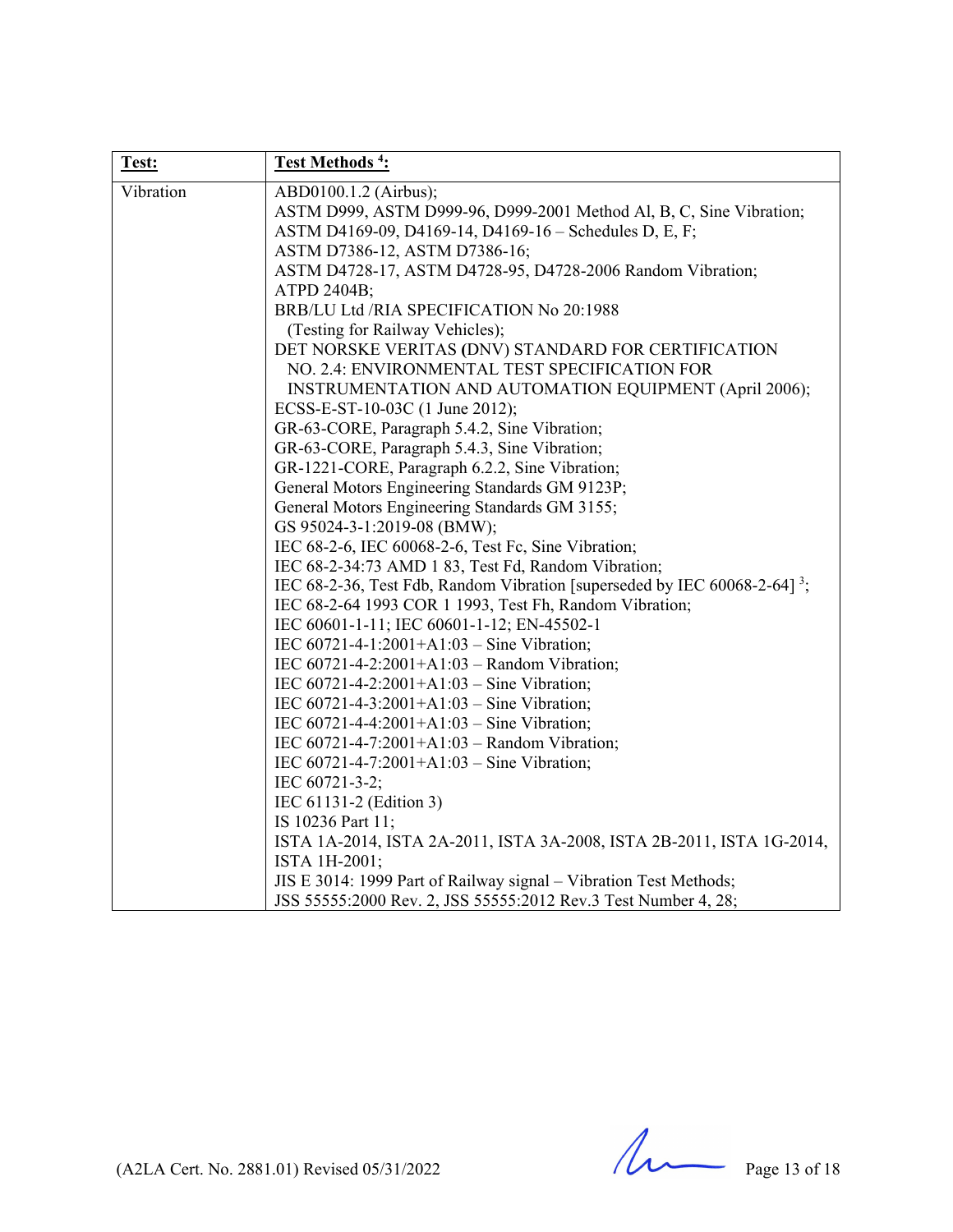| Test:     | <b>Test Methods<sup>4</sup></b> :                                                                                                                                                                                                                                                                                                                                                                                                                                                                                                                                       |
|-----------|-------------------------------------------------------------------------------------------------------------------------------------------------------------------------------------------------------------------------------------------------------------------------------------------------------------------------------------------------------------------------------------------------------------------------------------------------------------------------------------------------------------------------------------------------------------------------|
| Vibration | MIL-B-49430, Paragraph 4.8.6, Sine Vibration;                                                                                                                                                                                                                                                                                                                                                                                                                                                                                                                           |
| (cont.)   | MIL-B-49458C (ER), Paragraph 4.8.6, Sine Vibration;                                                                                                                                                                                                                                                                                                                                                                                                                                                                                                                     |
|           | MIL-DLT-62547C(AT);                                                                                                                                                                                                                                                                                                                                                                                                                                                                                                                                                     |
|           | MIL-PRF-49471B (CR), Paragraph 4.7.6;                                                                                                                                                                                                                                                                                                                                                                                                                                                                                                                                   |
|           | MIL-STD-202F Method 201A, Sine Vibration;                                                                                                                                                                                                                                                                                                                                                                                                                                                                                                                               |
|           | MIL-STD-202F Method 204D, Test Conditions A, B, C, D, E, F, G, H,                                                                                                                                                                                                                                                                                                                                                                                                                                                                                                       |
|           | Sine Vibration;                                                                                                                                                                                                                                                                                                                                                                                                                                                                                                                                                         |
|           | MIL-STD-202F Method 214 Condition I, Test Conditions A, B, C, D, E, F, G,                                                                                                                                                                                                                                                                                                                                                                                                                                                                                               |
|           | H, J, K, Random Vibration;<br>MIL-STD-202F Method 214 Condition II, Test Conditions A, B, C, D, E, F, G,                                                                                                                                                                                                                                                                                                                                                                                                                                                                |
|           | H, J, K, Random Vibration;                                                                                                                                                                                                                                                                                                                                                                                                                                                                                                                                              |
|           | MIL-STD-202G Method 201 A, Sine Vibration;                                                                                                                                                                                                                                                                                                                                                                                                                                                                                                                              |
|           | MIL-STD-202G Method 204D, Test Conditions A, B, C, D, E, F, G, H,                                                                                                                                                                                                                                                                                                                                                                                                                                                                                                       |
|           | Sine Vibration;                                                                                                                                                                                                                                                                                                                                                                                                                                                                                                                                                         |
|           | MIL-STD-202G Method 214 Condition I, Test Conditions A, B, C, D, E, F, G,<br>H, J, K, Random Vibration;                                                                                                                                                                                                                                                                                                                                                                                                                                                                 |
|           | MIL-STD-202G Method 214 Condition II, Test Conditions A, B, C, D, E, F, G,                                                                                                                                                                                                                                                                                                                                                                                                                                                                                              |
|           | H, J, K, Random Vibration;                                                                                                                                                                                                                                                                                                                                                                                                                                                                                                                                              |
|           | MIL-STD 167-1A:05 - Vibrations of Shipboard Equipment;                                                                                                                                                                                                                                                                                                                                                                                                                                                                                                                  |
|           | MIL-STD-810C Method 514.2, Procedure I, Curve AR-L, Sine Vibration;                                                                                                                                                                                                                                                                                                                                                                                                                                                                                                     |
|           | MIL-STD-810C Method 514.2, Procedure 1, Curve B, Sine Vibration;                                                                                                                                                                                                                                                                                                                                                                                                                                                                                                        |
|           | MIL-STD-810C Method 514.2, Procedure 1, Curve M, Sine Vibration;                                                                                                                                                                                                                                                                                                                                                                                                                                                                                                        |
|           | MIL-STD-810C Method 514.2, Procedure IA, Figure 514.2-2A,                                                                                                                                                                                                                                                                                                                                                                                                                                                                                                               |
|           | Random Vibration;                                                                                                                                                                                                                                                                                                                                                                                                                                                                                                                                                       |
|           | MIL-STD-810C Method 514.2, Procedure IIA, Figure 514.2-4,                                                                                                                                                                                                                                                                                                                                                                                                                                                                                                               |
|           | Random Vibration;                                                                                                                                                                                                                                                                                                                                                                                                                                                                                                                                                       |
|           | MIL-STD-810C Method 514.2, Procedure IIB, Figure 514.2-4A,                                                                                                                                                                                                                                                                                                                                                                                                                                                                                                              |
|           | Random Vibration;                                                                                                                                                                                                                                                                                                                                                                                                                                                                                                                                                       |
|           | MIL-STD-810C Method 514.2, Procedure V, VI, VII;                                                                                                                                                                                                                                                                                                                                                                                                                                                                                                                        |
|           | MIL-STD-648D Figure 514.2-4A, Sine & Random Vibration;                                                                                                                                                                                                                                                                                                                                                                                                                                                                                                                  |
|           | MIL-STD-810C Method 514.2, Procedure VIII, Curve V, Sine Vibration;                                                                                                                                                                                                                                                                                                                                                                                                                                                                                                     |
|           | MIL-STD-810C Method 514.2, Procedure VIII, Curve W, Sine Vibration;                                                                                                                                                                                                                                                                                                                                                                                                                                                                                                     |
|           | MIL-STD-810C Method 514.2, Procedure VIII, Curve Y, Sine Vibration;                                                                                                                                                                                                                                                                                                                                                                                                                                                                                                     |
|           | MIL-STD-810D Method 514.3, Category 1, Procedure I, Random Vibration;                                                                                                                                                                                                                                                                                                                                                                                                                                                                                                   |
|           | EIA/JEDEC STANDEARD EIA/JESD22-B103-B;                                                                                                                                                                                                                                                                                                                                                                                                                                                                                                                                  |
|           | MIL-STD-810D Method 514.3, Category 10, Procedure 1,                                                                                                                                                                                                                                                                                                                                                                                                                                                                                                                    |
|           |                                                                                                                                                                                                                                                                                                                                                                                                                                                                                                                                                                         |
|           |                                                                                                                                                                                                                                                                                                                                                                                                                                                                                                                                                                         |
|           |                                                                                                                                                                                                                                                                                                                                                                                                                                                                                                                                                                         |
|           |                                                                                                                                                                                                                                                                                                                                                                                                                                                                                                                                                                         |
|           |                                                                                                                                                                                                                                                                                                                                                                                                                                                                                                                                                                         |
|           |                                                                                                                                                                                                                                                                                                                                                                                                                                                                                                                                                                         |
|           |                                                                                                                                                                                                                                                                                                                                                                                                                                                                                                                                                                         |
|           |                                                                                                                                                                                                                                                                                                                                                                                                                                                                                                                                                                         |
|           |                                                                                                                                                                                                                                                                                                                                                                                                                                                                                                                                                                         |
|           |                                                                                                                                                                                                                                                                                                                                                                                                                                                                                                                                                                         |
|           | Sine & Random Vibration;<br>MIL-STD-810D Method 514.3, Category 4, 5, 6, 7B, 7C, 8, 9, Procedure I,<br>Random Vibration;<br>MIL-STD-810D Method 514.3, Category 7A, Procedure IV, Random Vibration;<br>MIL-STD-810D Method 519.3, Random Vibration;<br>MIL-STD-810E Method 514.4, Category 1, 4, 5, 6, 7B, 7C, 8, 9,<br>Procedure I, Random Vibration;<br>MIL-STD-8 I0E Method 514.4, Category 10, Procedure 1,<br>Sine & Random Vibration;<br>MIL-STD-810E Method 514.4, Category 7A, Procedure IV, Random Vibration;<br>MIL-STD-810E Method 519.4, Gunfire Vibration; |

 $(A2LA$  Cert. No. 2881.01) Revised 05/31/2022 Page 14 of 18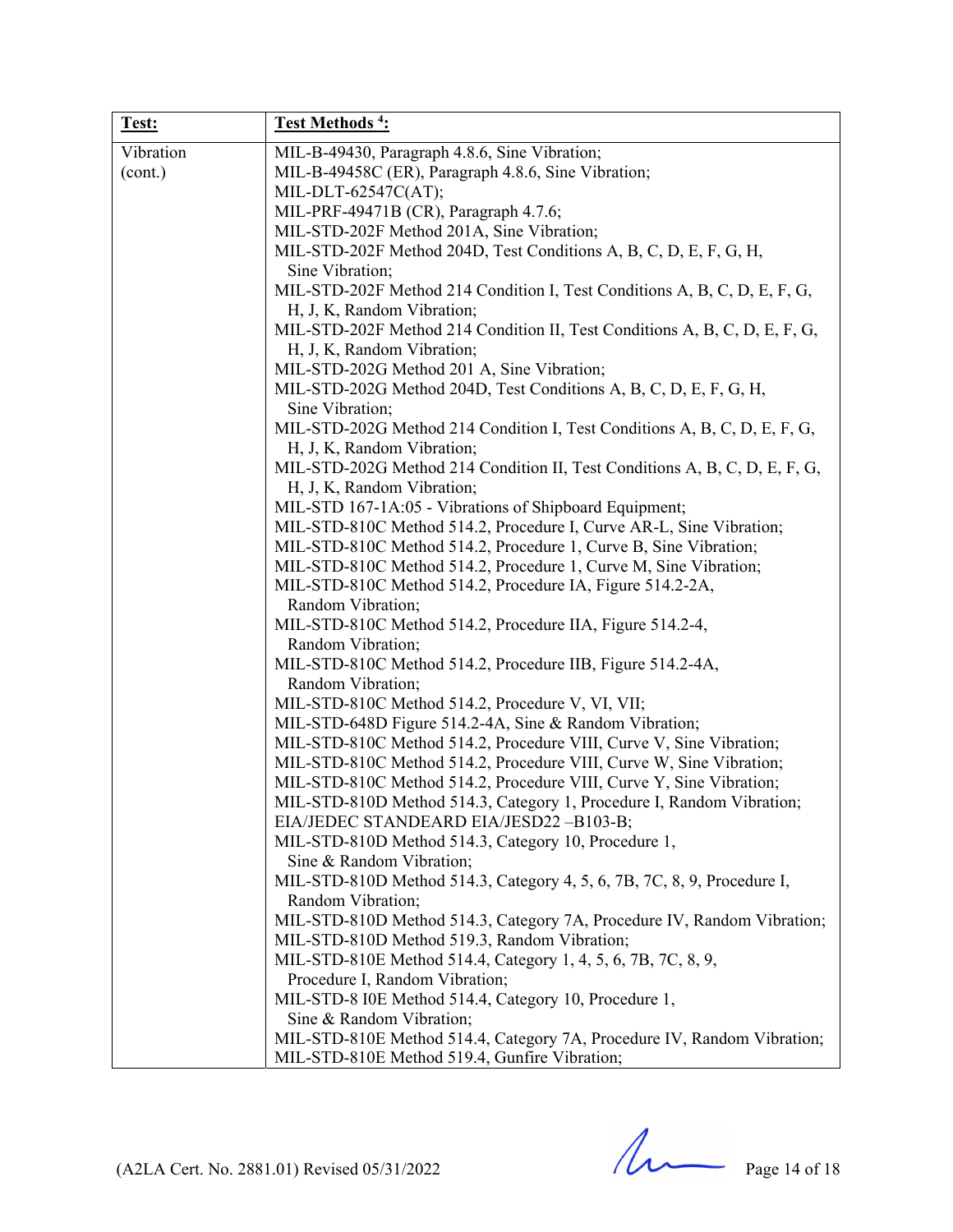| Test:     | Test Methods <sup>4</sup> :                                                                                                                         |
|-----------|-----------------------------------------------------------------------------------------------------------------------------------------------------|
| Vibration | MIL-STD-810F Method 514.5, Category 1, 2, 3, 4, 7, 8, 9, 10, 11, 12, 13, 14,                                                                        |
| (cont.)   | 16, 17, 18, 19, 20, 21, 22, 23, 25, Procedure I, Random Vibration;                                                                                  |
|           | MIL-STD-810F Method 514.5, Category 15, 17, 18, 19,                                                                                                 |
|           | Procedure IV, Random Vibration;                                                                                                                     |
|           | MIL-STD-810F Method 514.5, Category 20, Procedure III, Random Vibration;                                                                            |
|           | MIL-STD-810F Method 514.5, Category 24, Procedure 1, Sine Vibration;                                                                                |
|           | MIL-STD-810F Method 519.5, Gunfire Vibration;                                                                                                       |
|           | MIL-STD-810F Method 528, Shipboard Equipment;                                                                                                       |
|           | MIL-STD-810G Method 514.6, Category 1, 2, 3, 4, 7, 8, 9, 11, 12, 13, 14, 16,<br>17, 18, 19, 20, 221, 22, 23, 24, 25, Procedure I, Random Vibration; |
|           | MIL-STD-810G Method 514.6, Category 15, 17, 18, 19,                                                                                                 |
|           | Procedure IV, Random Vibration;                                                                                                                     |
|           | MIL-STD-810G Method 514.6, Category 20, Procedure III, Random Vibration;                                                                            |
|           | MIL-STD-810G Method 519.6, Gunfire Vibration;                                                                                                       |
|           | MIL-STD-810G (Change 1) Method 514.7;                                                                                                               |
|           | MIL-STD-810G (Change 1) Method 519.7;                                                                                                               |
|           | MIL-STD-810H Method 514.8;                                                                                                                          |
|           | MIL-STD-810H Method 519.8;                                                                                                                          |
|           | MIL-STD-883E, F, G, H, J Method 2005.2, Test Conditions A, B, C,                                                                                    |
|           | Sine Vibration;                                                                                                                                     |
|           | MIL-STD-883E, F, G, H, J Method 2006.1, Sine Vibration;                                                                                             |
|           | MIL-STD-883E, F, G, H, J Method 2007.2, Test Conditions A, B, C,                                                                                    |
|           | Sine Vibration;                                                                                                                                     |
|           | MIL-STD-883E, F, G, H, J Method 2026, Condition 1, Test Conditions A, B, C,                                                                         |
|           | E, F, G, H, J, K, Random Vibration;                                                                                                                 |
|           | MIL-STD-883E, F, G, H, J Method 2026, Condition 11, Test Conditions A, B,<br>C, E, F, G, H, J, K, Random Vibration;                                 |
|           | MIL-STD- I 344A Method 1015, Condition B (Group III) Sine Vibration;                                                                                |
|           | MIL-STD- I 344A Method 2005.1, Conditions I, II, III, IV,                                                                                           |
|           | $V(A, B, C, D, E, F, G, H, J, K), VI (A, B, C, D, E, F, G, H, J, K);$                                                                               |
|           | RTCA DO-160D Section 8;                                                                                                                             |
|           | RTCA DO-160E Section 8;                                                                                                                             |
|           | RTCA DO-160F Section 8;                                                                                                                             |
|           | RTCA DO-160G Section 8;                                                                                                                             |
|           | TIA/EIA 455-1 IB, TIA/EIA 455-11C, Condition I, Sine Vibration;                                                                                     |
|           | TIA/EIA 455-1113, TIA/EIA 455-11C, Condition II, Sine Vibration;                                                                                    |
|           | TIA/EIA 455-1113, TIA/EIA 455-11C, Condition III, Sine Vibration;                                                                                   |
|           | TIA/EIA 455-11B, TIA/EIA 455-11C, Condition IV, Sine Vibration;                                                                                     |
|           | TIA/EIA 455-1113, TIA/EIA 455-11C, Condition IV, Sine Vibration;                                                                                    |
|           | TIA/EIA 455-1113, TIA/EIA 455-11C, Condition VI, Random Vibration;                                                                                  |
|           | TIA/EIA 455-1 IB, TIA/EIA 455-11C, Condition VII, Random Vibration;<br>TIA/EIA 455-1 IC, TIA/EIA 455-11C, Condition I, Sine Vibration;              |
|           | TIA/EIA 455-11C, TIA/EIA 455-11C, Condition II, Sine Vibration;                                                                                     |
|           | TIA/EIA 455-1 IC, TIA/EIA 455-11C, Condition III, Sine Vibration;                                                                                   |
|           | TIA/EIA 455-11C, TIA/EIA 455-11C, Condition IV, Sine Vibration;                                                                                     |
|           | TIA/EIA 455-11C, TIA/EIA 455-11C, Condition IV, Sine Vibration;                                                                                     |

 $(A2LA$  Cert. No. 2881.01) Revised 05/31/2022 Page 15 of 18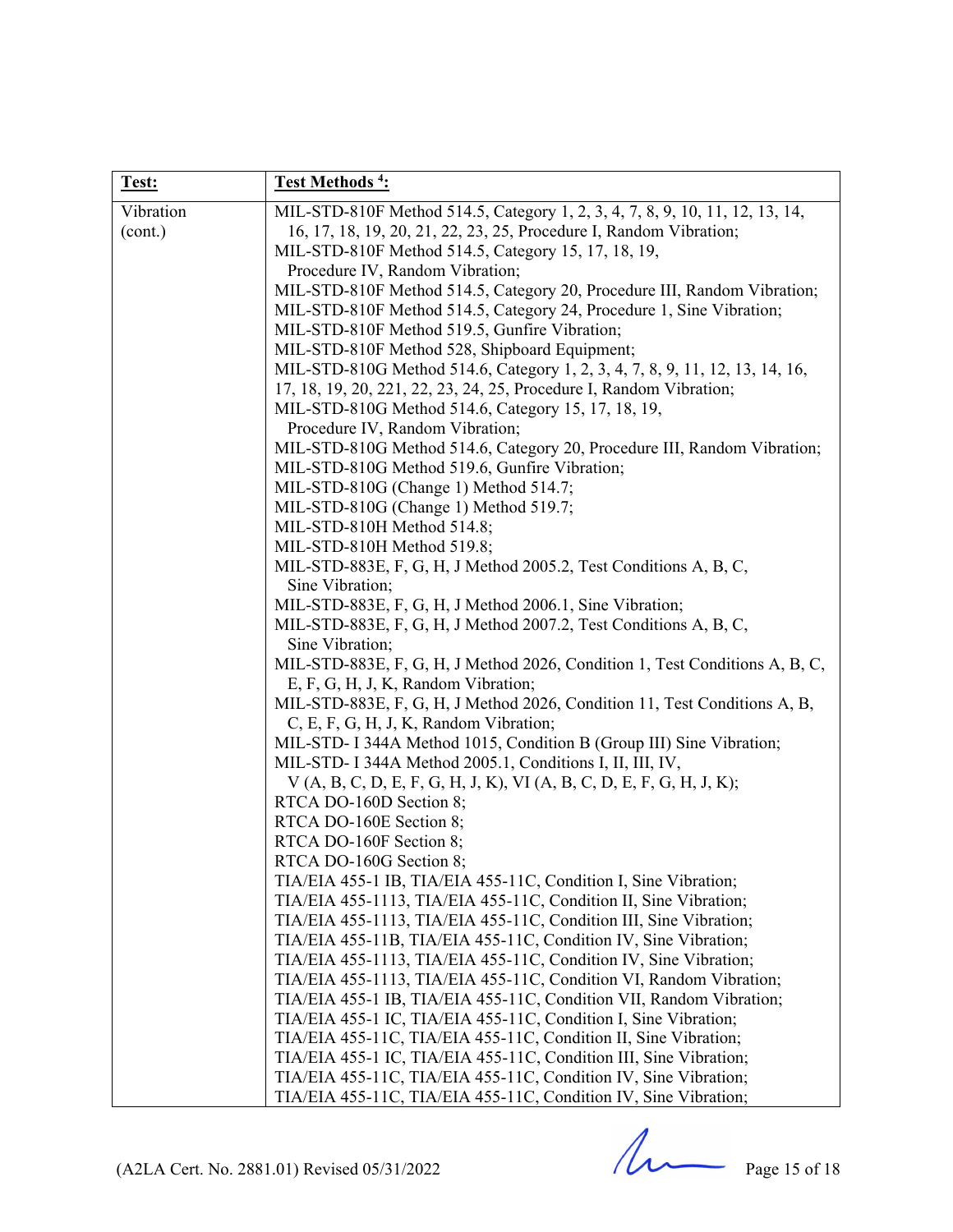| Test:                 | Test Methods <sup>4</sup> :                                                                                                                                                                                                                                                                                                                                                                                                                                                                                                                                                                                                                                                                                                                                                                                                                                                                                                                                                                                                                                                                                                                                                                      |
|-----------------------|--------------------------------------------------------------------------------------------------------------------------------------------------------------------------------------------------------------------------------------------------------------------------------------------------------------------------------------------------------------------------------------------------------------------------------------------------------------------------------------------------------------------------------------------------------------------------------------------------------------------------------------------------------------------------------------------------------------------------------------------------------------------------------------------------------------------------------------------------------------------------------------------------------------------------------------------------------------------------------------------------------------------------------------------------------------------------------------------------------------------------------------------------------------------------------------------------|
| Vibration (cont.)     | TIA/EIA 455-11C, TIA/EIA 455-11C, Condition VI, Random Vibration;<br>TIA/EIA 455-11C, TIA/EIA 455-11C, Condition VII, Random Vibration;<br>QM-333 Paragraph 12.0, Category A, B, C, D, Sine Vibration;<br>UL 1642, Paragraph 15, Sine Vibration;<br>UL 1254, Section 46;<br>UN Transport of Dangerous Goods, Test T.2, Sine Vibration;<br>ISO 10651-3 Lung Ventilators Medical Use Part 3;<br>ISO 14708-1:2000 (E), Section 4: Protection against mechanical hazards;<br>ISO 14708-1:2008; ISO 14708-1:2014;<br>ISO 80601-2-55:2011 Clause 201.15.3.5.101;<br>ISO 80601-2-12:2011 Clause 201.15.3.5.101;<br>ISO 9022-3:2015;<br>ISO 15004-1:2007<br>ISO 11608-1:2015;<br>ISO 16750-3;<br>BS EN 50155:2007;<br>BS EN 61373:1999, 2010;<br>DEF-STD 00-35 part 3;<br>DEF-STD 00-35 part 5;<br>ETSI 300-019-2-1, 2, 3, 4, 5, 6, 7, 8;<br>NATO AECTP-400 Edition 3;<br>BMW Group GS95003-1;<br>ASTM D999, Method A1, B, C, Sine Vibration;<br>ASTM D999, ASTM D999-96, D999-2001 (Method A1, B, C, Sine Vibration);<br>EN 50130 Section 22, 23 Vibration, Sinusoidal;<br>EN 50130:1999 Section 22 Vibration, Sinusoidal (Operational);<br>EN 50130:1999 Section 23 Vibration, Sinusoidal (Endurance); |
|                       | BS EN 50130-5:1999 Alarm Systems Part 5: Environmental Test methods;<br>EN 1789:2007+A2;                                                                                                                                                                                                                                                                                                                                                                                                                                                                                                                                                                                                                                                                                                                                                                                                                                                                                                                                                                                                                                                                                                         |
|                       | <b>SAE J1455</b>                                                                                                                                                                                                                                                                                                                                                                                                                                                                                                                                                                                                                                                                                                                                                                                                                                                                                                                                                                                                                                                                                                                                                                                 |
| HALT <sup>1</sup>     | Highly Accelerated Life Test (HALT);<br>Cold Temperature Steps;<br>Hot Temperature Steps;<br>Cold Start Test;<br>Temperature Cycling;<br>Random Vibration-3 axis;<br>Temperature & Vibration Combined Cycling;<br><b>Temperature Measurements</b>                                                                                                                                                                                                                                                                                                                                                                                                                                                                                                                                                                                                                                                                                                                                                                                                                                                                                                                                                |
| $HASS$ <sup>1,2</sup> | Highly Accelerated Stress Simulation (HASS);<br><b>Stress Profile Definition;</b><br>Analyzing POS Stage;<br>Mounting Jig Assembly;<br>Running Multi-Tester Jig;<br>Set-up for Mass Production;<br>Temperature & Vibration Combined Cycling                                                                                                                                                                                                                                                                                                                                                                                                                                                                                                                                                                                                                                                                                                                                                                                                                                                                                                                                                      |
| IR Imaging            | Using Inframetrics PM920 Thermacam IR Camera Using Method:<br>ThermaCAM Hand-held IR Imaging Radiometers Operating Instructions                                                                                                                                                                                                                                                                                                                                                                                                                                                                                                                                                                                                                                                                                                                                                                                                                                                                                                                                                                                                                                                                  |

 $(A2LA$  Cert. No. 2881.01) Revised 05/31/2022 Page 16 of 18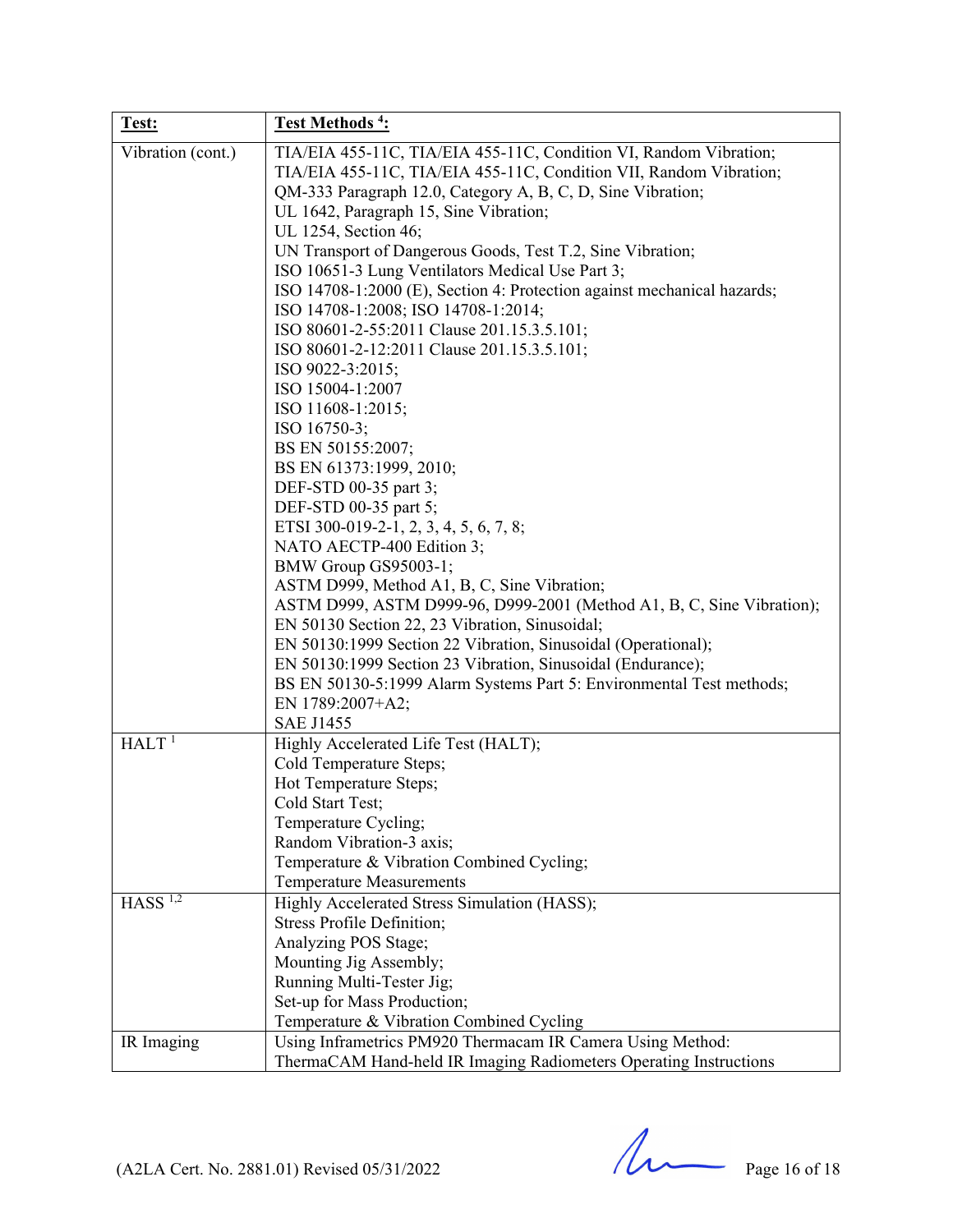| Test:              | Test Methods <sup>4</sup> :                                                                                                    |
|--------------------|--------------------------------------------------------------------------------------------------------------------------------|
| Sand & Dust        | ABD0100.1.2 (Airbus);                                                                                                          |
|                    | ATPD 2404B;                                                                                                                    |
|                    | DEF STAN 00-35, Part 3, Issue 4:2006 Chapter 3-25 Test CL25;                                                                   |
|                    | GS 95024-3-1:2019-08 (BMW)                                                                                                     |
|                    | IEC 60529-2001 COR 1 2003, Degrees of Protection provided by Enclosures<br>(IP Code) Degrees of protection (IP-Code), IP5X,6X; |
|                    | IS 10236 Part 13;                                                                                                              |
|                    | ISO 20653:2013                                                                                                                 |
|                    | MIL-PRF-28800F 3.8.10;                                                                                                         |
|                    | JSS 55555:2000 Rev.2, JSS 55555:2012 Rev.3 Test Number 14;                                                                     |
|                    | MIL-DLT-62547C(AT);                                                                                                            |
|                    | MIL-STD-810 C, D, E, F, G, Method 510, Procedures I, II, and III;                                                              |
|                    | MIL-STD-810G (Change 1) Method 510.6, Procedures I and II;                                                                     |
|                    | MIL-STD-810H Method 510.7, Procedures I and II;                                                                                |
|                    | RTCA DO-160 C, D, E, F, G, Section 12, Procedure II;                                                                           |
|                    | MIL-PRF-28800F 3.8.4;                                                                                                          |
|                    | <b>SAE J1455</b>                                                                                                               |
| Acceleration       | MIL-STD-810 A, B, C, D, E, F, G, G-Change1, H, Method 513;                                                                     |
| (Sustained)        | MIL-STD-883F (Method 2001-2);                                                                                                  |
|                    | MIL-STD-202G (Method 212A);                                                                                                    |
|                    | DEF STAN 00-35, Part 3, Issue 4, Chapter 2-13 (Steady State Acceleration);                                                     |
|                    | STANAG 4370 AECTP (Method 404);                                                                                                |
|                    | JSS 55555:2000 Rev.2, JSS 55555:2012 Rev.3, Test Number 1;                                                                     |
|                    | JSS 0256-01:1992 (Test No. 16);                                                                                                |
|                    | RTCA DO-160D, E, F, G, Section 7 (Crash Safety – Sustained);                                                                   |
|                    | IEC 60068-2-7, Test Ga;                                                                                                        |
|                    | ETSI (Method 300-019-2-2, 300-019-2-6);                                                                                        |
|                    | AECTP-400 Edition 3 (Method 404);                                                                                              |
|                    | BS G 260:1996;<br>ISO 2669:1995;                                                                                               |
|                    | ABD0100.1.2 (Airbus);                                                                                                          |
|                    | ECSS-E-ST-10-03C (1 June 2012)                                                                                                 |
| Peel & Dye Test    | ASTM F88 / F88M-15;                                                                                                            |
|                    | ASTM F1929-15;                                                                                                                 |
|                    | ASTM F1886-16 (Visual Inspection);                                                                                             |
|                    | ISO 11607-1 (2019)                                                                                                             |
| Detecting          | <b>ASTM F2096-11</b>                                                                                                           |
| <b>Gross Leaks</b> |                                                                                                                                |
| (Bubble Test)      |                                                                                                                                |
| Protection Against | IEC 60529, IP Rating - IP1x, IP2x, IP3x, IP4x;                                                                                 |
| Foreign Objects    | ISO 20653:2013                                                                                                                 |

<sup>1, 2</sup> HALT, HASS, & HASA Explained: Accelerated Reliability Techniques Harry W. McLean; ASQ Quality Press, 2000.

<sup>3</sup> This laboratory's scope contains withdrawn or superseded methods. As a clarifier, this indicates that the applicable method itself has been withdrawn or is now considered "historical" and not that the laboratory's accreditation for the method has been withdrawn.

(A2LA Cert. No. 2881.01) Revised 05/31/2022 Page 17 of 18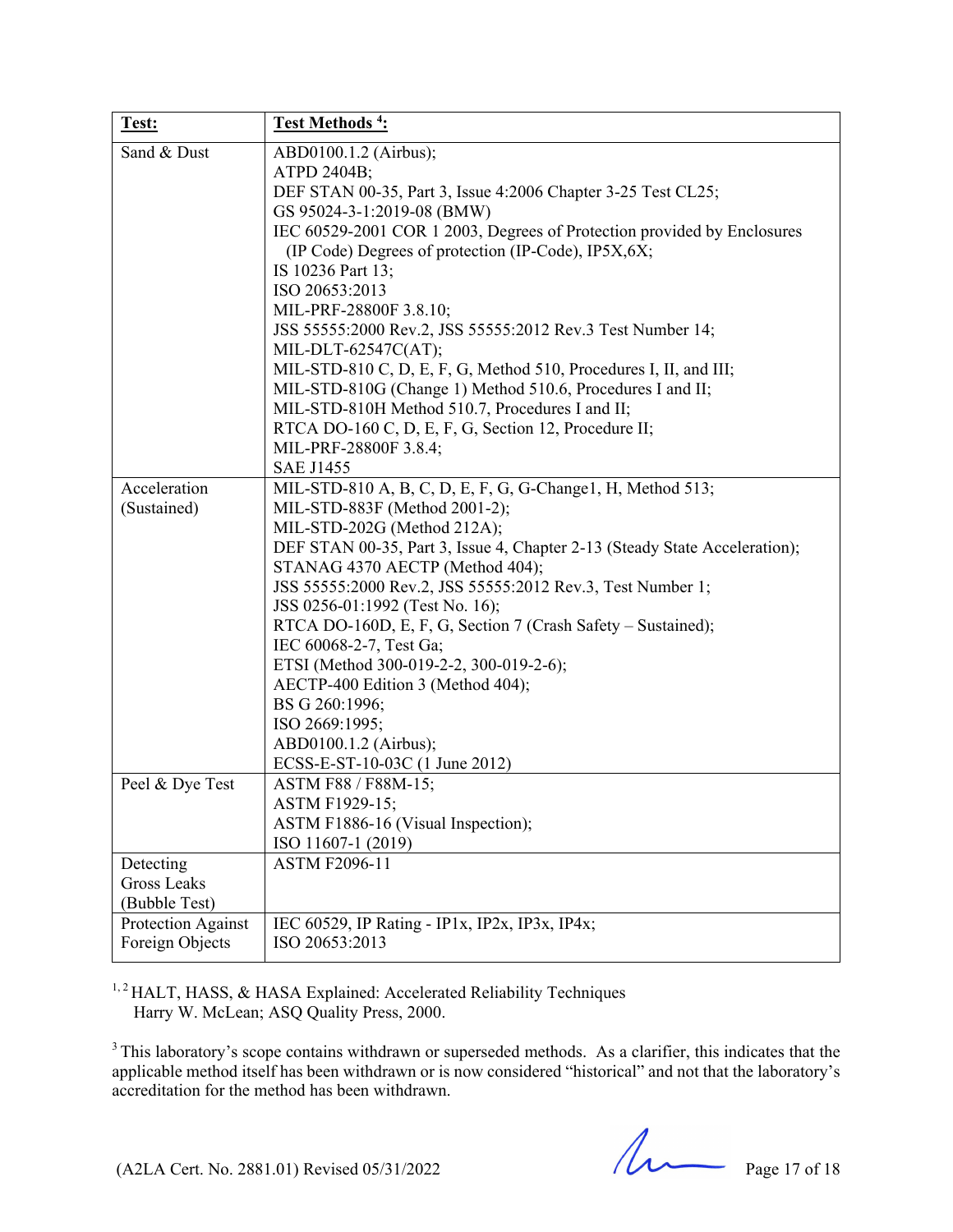<sup>4</sup> When the date, edition, version, etc. is not identified in the scope of accreditation, laboratories may use the version that immediately precedes the current version for a period of one year from the date of publication of the standard measurement method, per part C., Section 1 of A2LA *R101 - General Requirements- Accreditation of ISO-IEC 17025 Laboratories*.

 $(A2LA$  Cert. No. 2881.01) Revised 05/31/2022 Page 18 of 18